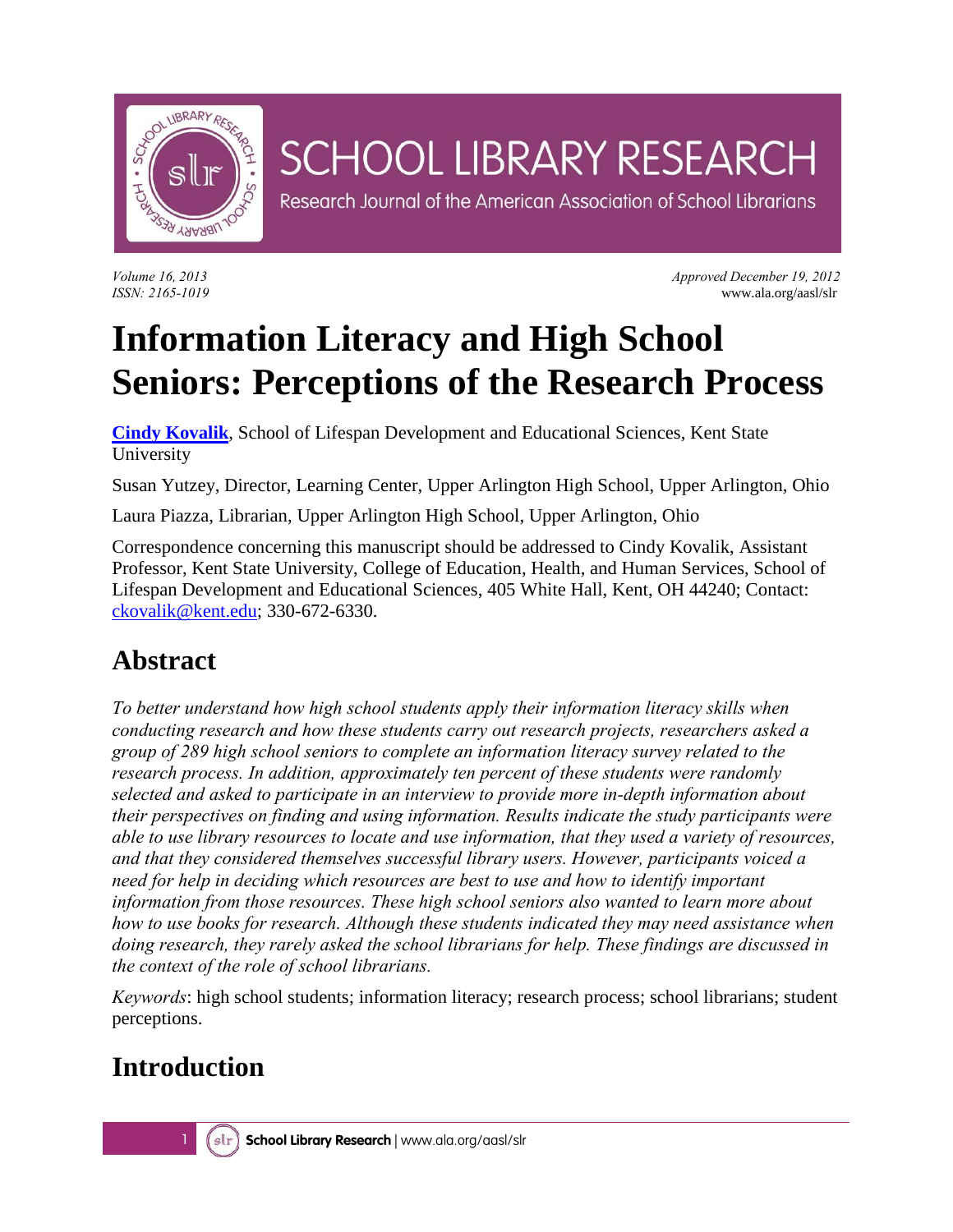With the continued emphasis on information literacy (IL), school librarians and other educators face a daunting task in helping prepare students for higher education, careers, and lifelong learning. As students graduate from high school, their perception of what information literacy means and how one engages in finding and using information may be enhanced if it encompasses more than the skills needed to use an online database or search the Web effectively. B. Jane Scales and Elizabeth Lindsay suggested that educators and librarians need to affect "the way students think about approaching and evaluating information sources" (2005, 521) in addition to teaching information literacy skills and techniques. Carol Gordon stressed the need for those who teach about research and information literacy to move beyond information literacy as "collecting information and rearranging facts" (2002, 19) to include instructional strategies that help students understand research from a conceptual perspective. David V. Loertscher (2009) recommended librarians move beyond finding and locating materials and, instead, become active in helping learners engage in higher-order thinking.

Although the role of a school librarian may be central to learning about information literacy, the perception and attitudes of students toward librarians and libraries is also an important factor. To better understand how high school students apply their information literacy skills when conducting research and how these students carry out research projects, we asked a group of high school seniors to complete an information literacy survey related to the research process. In addition, approximately ten percent of these students were randomly selected and asked to participate in an interview to provide more in-depth information about their perspectives on information literacy

### **Literature Review**

Information literacy is an important area of research because of the abundance of readily available information that needs to be located, evaluated, and analyzed to be used effectively and appropriately. Students at all levels of education need to possess information literacy skills; however, for those students leaving high school, IL skills may be a critical component of their education and one that may affect their success in higher education or the workplace (Burhanna and Jensen 2006). Assumptions that the current generation of students is information savvy because they are growing up with technology may lead some educators to think that students are more knowledgeable about information literacy than they actually are (Allen 2007; Caspers and Bernhisel 2005; Kolowich 2011). In one study, researchers found that college students tended to perform simple searches when looking for resources and did little to evaluate those resources (Asher and Duke 2012).

The realities of the twenty-first century underscore the importance of information literacy because critically thinking adults need to effectively and efficiently deal with increasingly disparate information in their work and personal lives (Vansickle 2002). Alison J. Head and Michael B. Eisenberg (2009) reported that college students may experience information overload when faced with the myriad resources available for research projects and that these students tended to use resources with which they were familiar rather than seek the most appropriate resource for a particular task. This finding is similar to what Michael K. O'Sullivan and Kim B. Dallas (2010) found when investigating the research process of high school seniors and what Andrew D. Asher and Lynda M. Duke (2012) found in their study of college students. Thus, we can conclude with some certainty that students may be able to find information, but may not possess adequate skills to determine whether they have found quality and relevant resources or to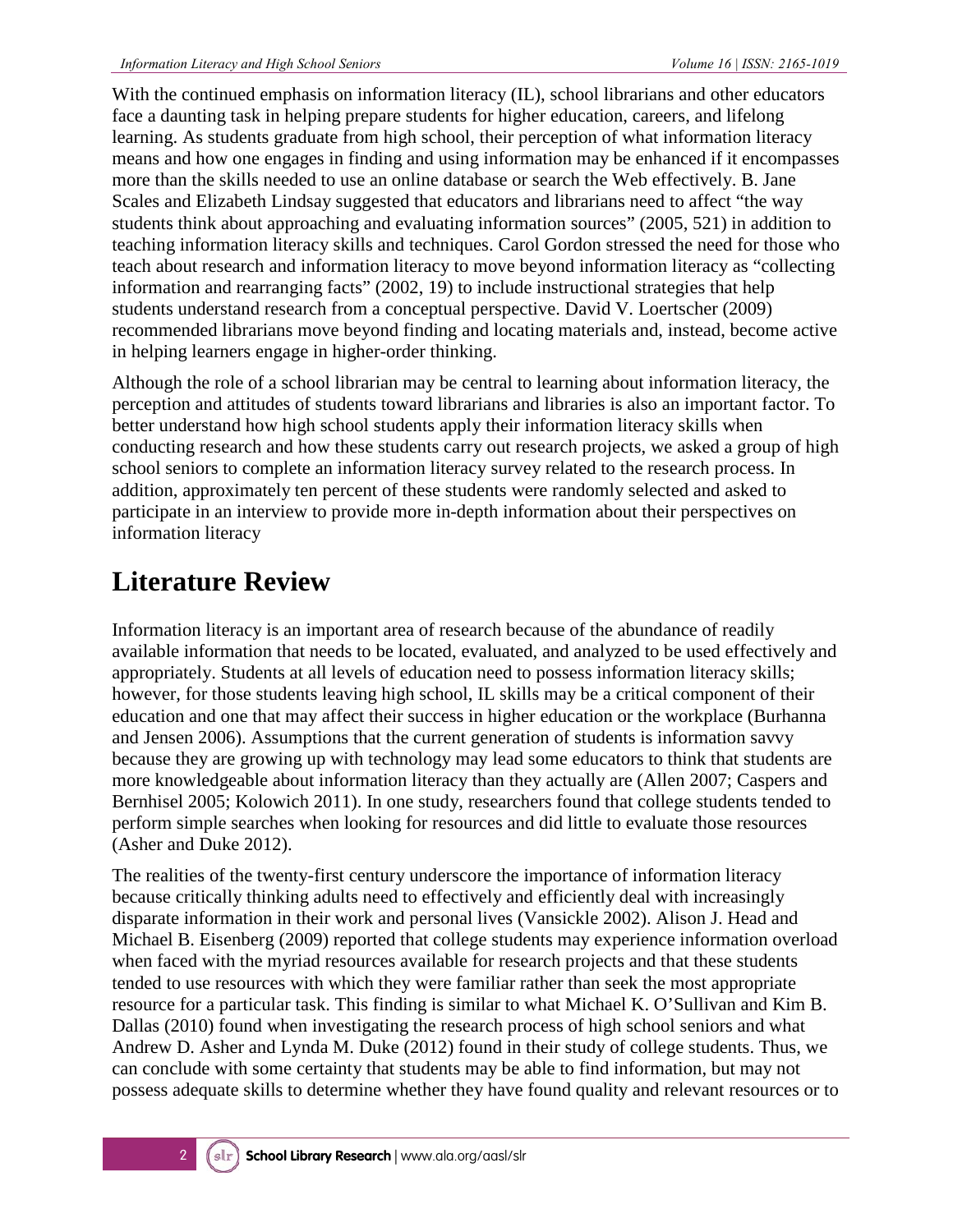critically review that information so it can be used appropriately and effectively (Knight 2005; Morrison 1997; Williams and Wavell 2007).

Carol C. Kuhlthau (2004; 2008) introduced consideration of affective qualities that are often part of the research process and found that many students experience uncertainty, especially in the early stages of research, and, thus, may find it difficult to clearly identify a specific focus for their research endeavors. In a study of college students Asher and Duke (2012) found that students may experience anxiety and confusion when looking for resources. Although students may struggle with aspects of the research process, they typically do not seek help from a librarian, instead relying on friends, their instructors, or their own self-instruction (Miller and Murillo 2012; Robinson and Reid 2007; Vansickle 2002; Vondracek 2007). These findings of student anxiety, emotional factors that influence seeking help, and reliance on peers, friends, and family for help were further corroborated by Mary Pillai (2010) in her study of academic help seeking.

In looking at teachers and how they understand information literacy, Elizabeth Probert (2009) and Dorothy A. Williams and Caroline Wavell (2007) identified similar issues in their respective studies. Teachers think of information literacy as a subject separate from the content they teach; they find it difficult to know how to help students make meaning from the gathered information. Recognizing the need for teachers to be knowledgeable and skilled in information literacy, Jia Rong Wen and Wen Ling Shih (2008) identified competency standards in information literacy for teachers and advocated ongoing training in IL skills. Wen and Shih also advocated for schools to identify ways to assess how well teachers apply IL knowledge and skills in their teaching. However, content teachers may not yet possess adequate IL knowledge and skills to help students become skillful consumers and users of information.

School librarians may be in a unique position to not only be effective conduits to information, but also to help students engage in critical thinking and careful analysis of that information. However, school librarians can fulfill these roles only if students are aware that they may need help in finding and using information and are willing to ask for help. One of the theoretical premises from Heidi Julien and David Michels's study of how people identify sources when they need information help is that behavior related to finding and using information is subjective. People attach meaning to the information they find based on their ability to understand and make sense of that information as well as on the specific environment or situation they are in. In their study Julien and Michels found that participants preferred face-to-face personal contact when information was sought related to daily living questions and that print sources were most frequently the first choice when questions were school related. In addition, participants in their study indicated that as information seekers they often sought help with ill-defined issues and that they valued a "comforting manner" (2000, 15). These authors suggested that affective characteristics may have implications for information providers, such as librarians, who typically concentrate on finding information that is easy to access and use and specific to a particular request, without necessarily providing more personal interaction that helps define or clarify an information request while also providing a supportive and respectful environment.

Margie Ruppel and Jody Condit Fagan reported that for over thirty years research related to user perceptions of librarians and libraries consistently demonstrated that "patrons have often chosen not to ask for help because they are or expect to be dissatisfied, embarrassed, or do not believe librarians are ready or willing to help" (2002, 186). In a study related to student use of academic help in a higher education institution, Pillai (2010) found that students tend to be anxious about needing and asking for help and, thus, may not seek help even when it may be beneficial to their academic success. She also found that students may not know how to go about the process of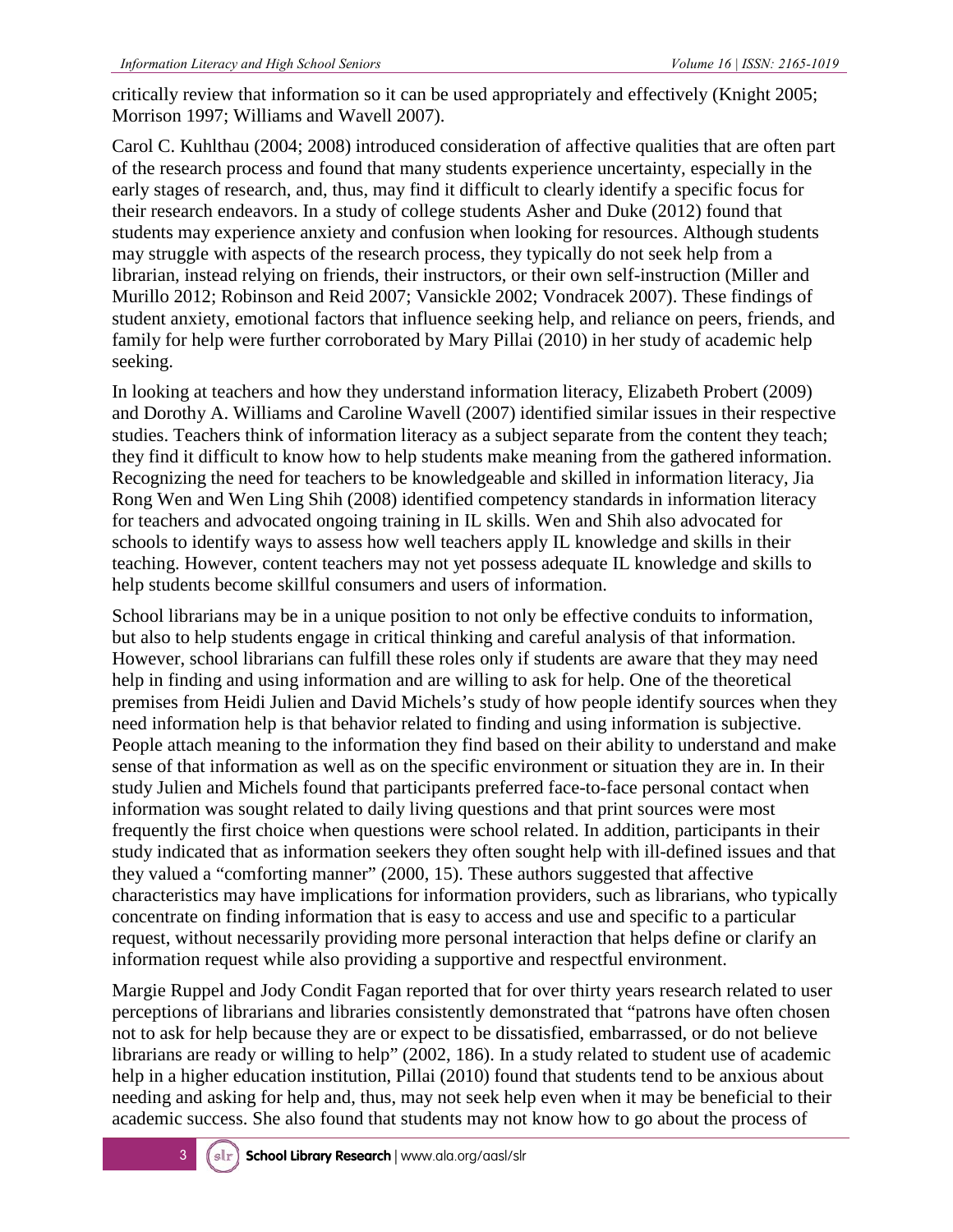asking for help or where to find the help they need. In a longitudinal study on academic library use by undergraduates, Ethelene Whitmire (2001) found that how students used their high school library predicted their use of college library facilities. Therefore, better understanding how high school seniors use libraries is important, because as Lynda M. Duke and Andrew D. Asher pointed out, "Growing up with the Internet has, for many of our students, meant never having to talk to a librarian" (2012, 167).

Information literacy is complex, and IL skills may best be developed over time, through continued guidance and scaffolding (Chu, Tse, and Chow 2011). Therefore, it is important for librarians and educators to better understand high school seniors' perspectives of the research process, how they seek help in finding information, and how these students apply their information literacy skills. As seniors leave high school for higher education or the workplace, a better understanding of the level of IL skills they possess and of how they have used library resources may help students, school librarians, and other educators work collaboratively to build an educated citizenry.

### **Research Questions**

Three research questions framed this study to help the researchers identify how a particular group of high school students perceived the research process:

- 1. What are high school seniors' perceptions of the research process?
- 2. What are high school seniors' perceptions of where they find information and who they ask for help?
- 3. What are high school seniors' perceptions of how they use library resources?

### **Methodology**

The school librarians at a large upper-middle-class suburban high school located northwest of Columbus, Ohio, and a university faculty member from a large midwestern university collaborated on this research project. The university's human subjects review board and the school district's administration approved the study. Participants in this research study were high school seniors.

On a prearranged school day, the researchers visited each senior language arts class, and the university faculty member explained the purpose of the study and what participation in the study would entail. Following this overview, students were asked to sign a consent form if they were at least eighteen years of age and willing to participate. Students who were under eighteen were told they could participate in the study if they returned the consent form signed by their parent or guardian.

Those students who signed the consent form were given a paper-based twenty-eight-item survey and asked to complete it. The researchers decided to use a paper-based survey rather than a webbased survey to increase the likelihood that students would complete the survey. The researchers felt that if students were asked to visit a website to complete an online survey, many would opt out of the process.

Participants took approximately fifteen minutes to complete the survey. The researchers collected the surveys as students finished. The school librarians pulled surveys completed by

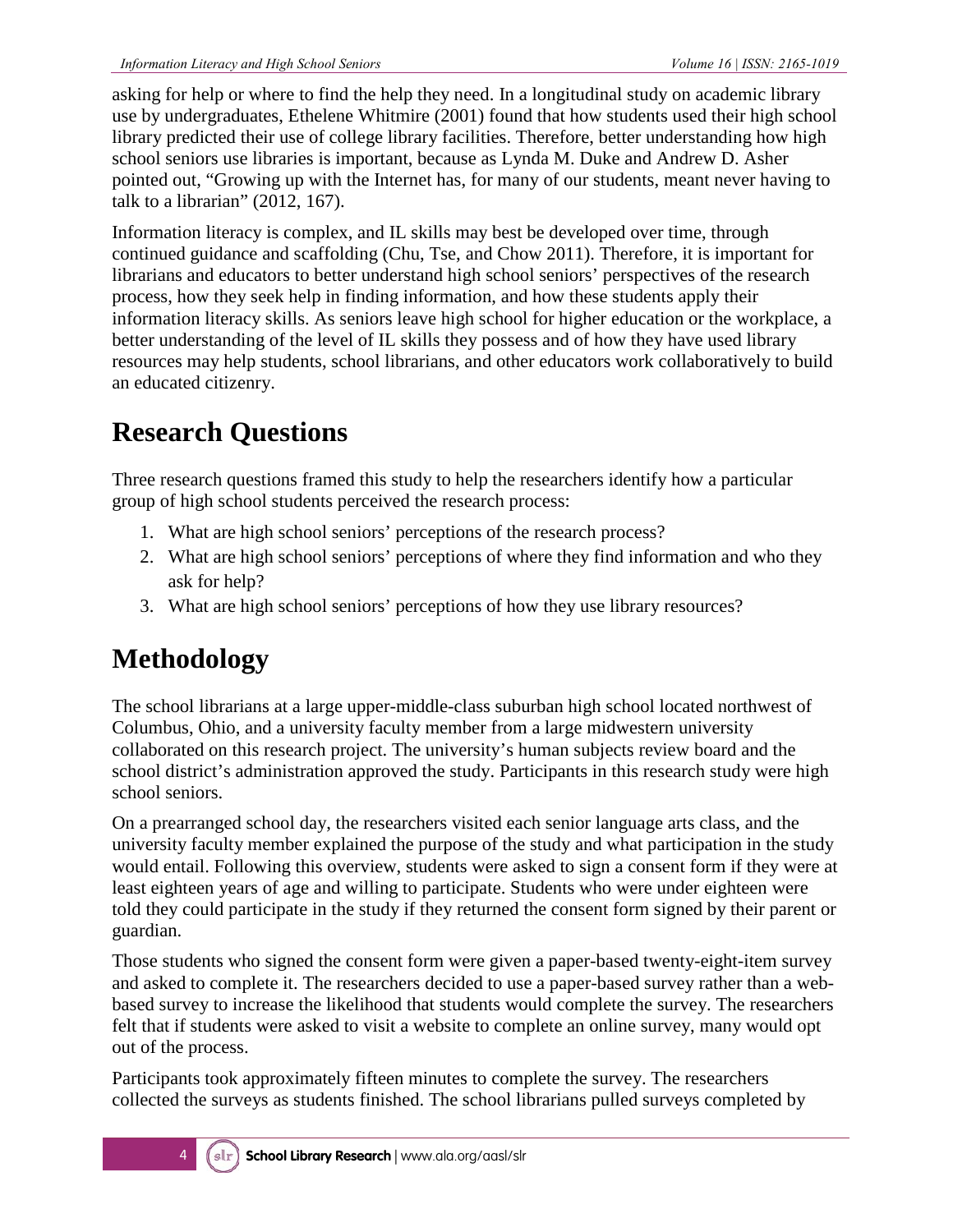students who were not yet eighteen and held those surveys separately until parent permission forms were returned. A total of 289 usable surveys resulted.

After all language arts classes were visited, the researchers randomly selected approximately 10 percent of the surveys, representing 28 participants. The school librarians then contacted each randomly selected student and asked him or her to participate in a one-on-one interview. Nineteen students agreed to participate in an interview. Each student was scheduled for a 20 minute interview on one of two days approximately one week following the administration of the survey. On the first day of interviews, the university faculty member and a doctoral student conducted the interviews. On the second day of interviews, the university faculty member conducted the interviews. Questions for the interview were scripted; however, participants were encouraged to provide additional information as the interview progressed. To provide a quiet and private environment for the interviews, they were conducted in separate rooms within the school library.

Participant responses were manually written on interview sheets. The researchers thought that trying to type responses into a computer would detract from establishing rapport with each participant and possibly restrict responses.

Survey and interview data were subsequently transferred into digital form for further analysis. Descriptive statistics were tallied for survey data. Interview data were qualitatively analyzed to identify common themes or patterns (Stake 1995).

#### **Survey Instrument**

The survey instrument (see appendix A) was based on Kuhlthau's (2004) survey related to student perception of the research process. Eight questions were added to more fully explore student use of library resources. The resulting survey consisted of twenty-eight Likert-type scale items with a score of 1 representing "Almost Never," 2 "Seldom," 3 "Sometimes," 4 "Often," and 5 "Almost Always."

#### **Interview Questions**

The interview protocol consisted of thirteen questions (see appendix B). The questions were designed to gather information related to the research process and to help identify what high school seniors had learned about the research process during high school.

### **Results**

#### **Introduction**

Descriptive statistics were compiled for the survey questions. Items 1, 3, 4, 6, 7, 8, 10, 13, 14, and 20 were related to the research process. Items 2, 5, 9, 11, 12, 15, 16, 17, 18, and 19 were related to the role of mediators in the research process (Kuhlthau 2004). Items 21 through 28 were added to explore additional aspects of student use of library resources.

#### **What Are High School Seniors' Perceptions of the Research Process?**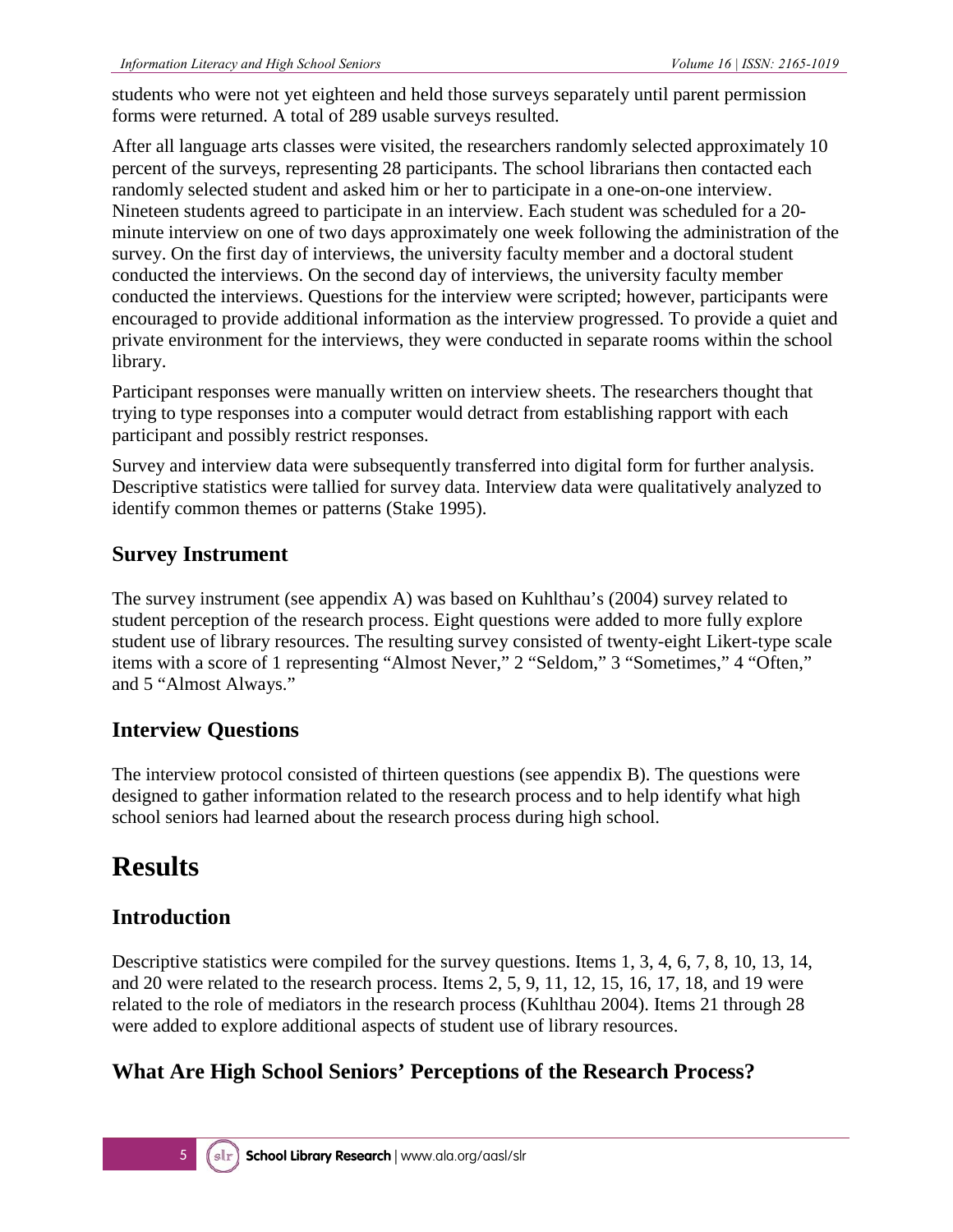Survey results indicated that over 60 percent of the students who participated in this study had a clear focus about a topic before using the school library; 60.2 percent answered "Often" or "Almost Always" for item 1 ("I have a clear focus for my topic before using the library"). However, they also indicated that their thoughts about a topic change as they learn more about it; 63.5 percent answered "Often" or "Almost Always" for item 4 ("My thoughts about my topic change as I explore information").

A large majority indicated that they are able to better clarify the direction of their research as they gather information; 82.1 percent answered "Often" or "Almost Always" for item 6 ("A focus emerges as I gather information on a topic"). Students in this study also indicated that they become more interested in a topic over time; 60.9 percent answered "Often" or "Almost Always" for item 14 ("I become more interested in a topic as I gather information").

Of the students surveyed, 41.6 percent indicated that they prefer to find all resources before reading them; these students answered "Often" or "Almost Always" for item 3 ("I like to find everything I will need first and then read it"). However, more than half (58.1 percent) answered "Sometimes," "Seldom," or "Almost Never" for item 3, indicating that they do not use resources in this way.

Only 10.8 percent of the students in this study indicated they find initial information confusing; these students answered "Often" or "Almost Always" for item 7 ("The information that I find at the beginning of a search is confusing and doesn't fit in with what I know"). More (44.3 percent) indicated they "Sometimes" find initial information confusing, and about the same number (44.9 percent) answered "Seldom" or "Almost Never" for item 7.

In response to item 8 ("I take detailed notes from every source of information I look at"), over one-third of the students in this study (37.2 percent) indicated they "Sometimes" take notes from all resources. "Often" or "Almost Always" was selected by 21.9 percent. The remaining students (40.9 percent) answered "Seldom" or "Almost Never" for item 8.

In response to item 10 ("A search is completed when I no longer find new information"), 41.6 percent answered "Often" or "Almost Always," and an almost equal number (37.1 percent) indicated they "Sometimes" stop searching when they no longer find new information.

A high percentage of students in this study indicated they stop searching once they have enough information; 77.5 percent answered "Often" or "Almost Always" for item 13 ("A search is completed when I find enough information").

Almost all students in this study indicated they need resources other than books for their research activities; 87.5 percent answered "Often" or "Almost Always" for item 20 ("I need materials other than books").

Table 1 contains mean values, frequency percentages, and charts for survey items related to the research process.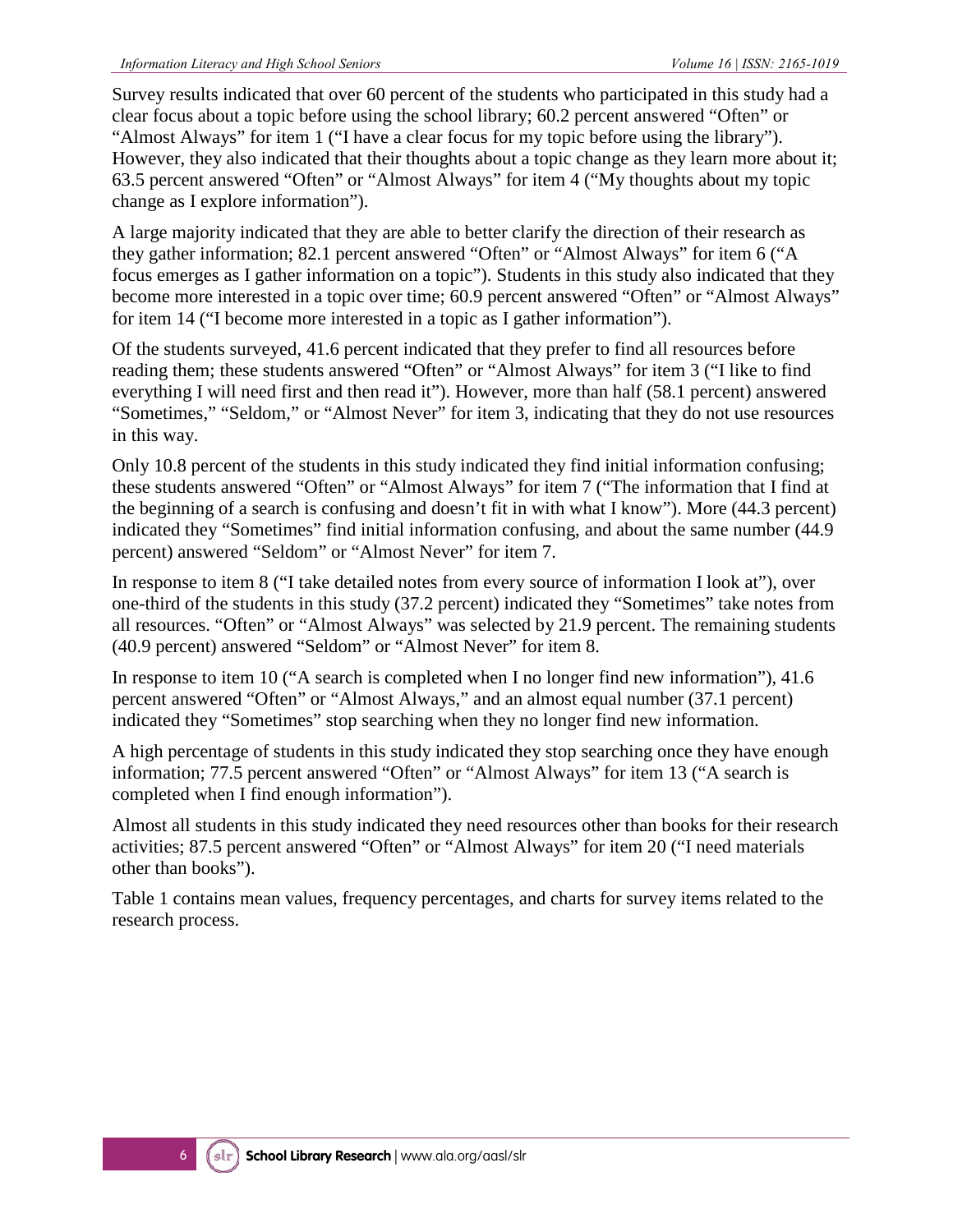#### Table 1. The research process (survey items 1, 3, 4, 6, 7, 8, 10, 13, 14, and 20).

| <b>Survey item</b>                                                         | Mean<br>$(N=287)$    | Almost<br>Never $(1)$ | Seldom<br>(2) | Sometimes<br>(3) | Often<br>(4) | Almost<br>Always $(5)$ | Chart                                                                                                                                                       |
|----------------------------------------------------------------------------|----------------------|-----------------------|---------------|------------------|--------------|------------------------|-------------------------------------------------------------------------------------------------------------------------------------------------------------|
| 1. I have a clear<br>focus for my<br>topic before<br>using the library.    | 3.75<br>$SD = .919$  | 1.4%                  | 5.5%          | 32.2%            | 37.4%        | 22.8%                  | 100%<br>80%<br>60%<br>40%<br>20%<br>0%<br>$\overline{\mathbf{3}}$<br>$\overline{2}$<br>$\overline{4}$<br>5<br>$1\,$                                         |
| 3. I like to find<br>everything I will<br>need first and<br>then read it.  | 3.30<br>$SD = 1.157$ | 4.8%                  | 21.8%         | 31.5%            | 21.9%        | 19.7%                  | 100%<br>80%<br>60%<br>40%<br>20%<br>0%<br>$\overline{2}$<br>$\overline{\mathbf{3}}$<br>$\mathbf{1}$<br>$\overline{4}$<br>5                                  |
| 4. My thoughts<br>about my topic<br>change as I<br>explore<br>information. | 3.80<br>$SD = .855$  | .7%                   | 4.2%          | 31.3%            | 41.2%        | 22.3%                  | 100%<br>80%<br>60%<br>40%<br>20%<br>0%<br>$\overline{\mathbf{c}}$<br>$\overline{\phantom{a}}$<br>$\overline{4}$<br>$\overline{\phantom{0}}$<br>$\mathbf{1}$ |
| 6. A focus<br>emerges as I<br>gather<br>information on a<br>topic.         | 4.06<br>$SD = .715$  | $0\%$                 | 2.4%          | 15.6%            | 56.1%        | 26.0%                  | 100%<br>80%<br>60%<br>40%<br>20%<br>0%<br>$\overline{\mathbf{3}}$<br>5<br>$\overline{2}$<br>$\mathbf{1}$<br>$\overline{4}$                                  |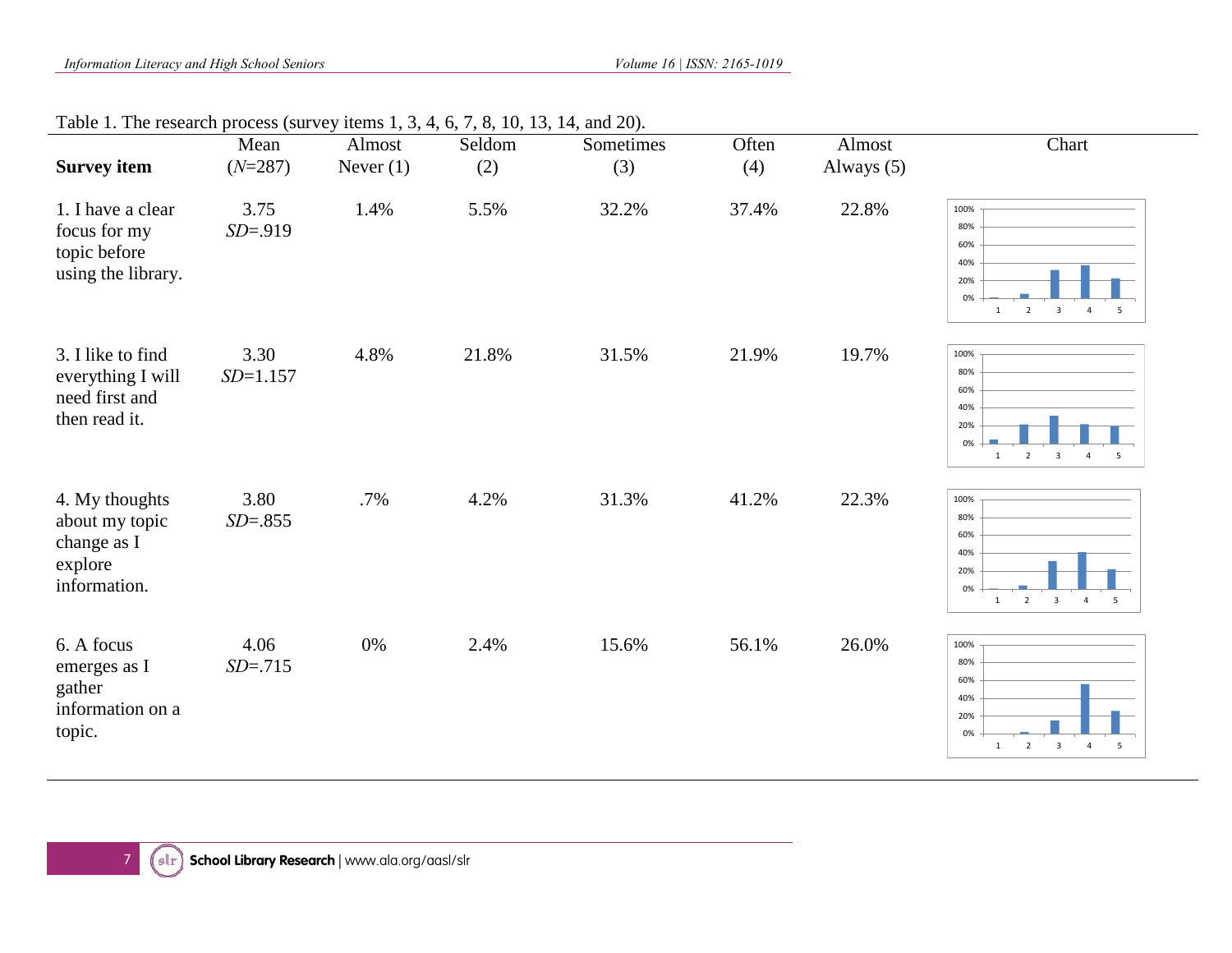*Information Literacy and High School Seniors Volume 16 | ISSN: 2165-1019 Volume 16 | ISSN: 2165-1019* 

| $7.$ The<br>information that<br>I find at the<br>beginning of a<br>search is<br>confusing and<br>doesn't fit in<br>with what I<br>know. | 2.61<br>$SD = .793$  | 5.9%  | 39.0% | 44.3% | 9.4%  | 1.4%  | 100%<br>80%<br>60%<br>40%<br>20%<br>0%<br>$\overline{2}$<br>$\overline{\mathbf{3}}$<br>1<br>$\overline{4}$<br>$5^{\circ}$                                  |
|-----------------------------------------------------------------------------------------------------------------------------------------|----------------------|-------|-------|-------|-------|-------|------------------------------------------------------------------------------------------------------------------------------------------------------------|
| 8. I take detailed<br>notes from every<br>source of<br>information I<br>look at.                                                        | 2.74<br>$SD = 1.048$ | 12.1% | 28.8% | 37.2% | 16.3% | 5.6%  | 100%<br>80%<br>60%<br>40%<br>20%<br>0%<br>$\overline{2}$<br>$\overline{\mathbf{3}}$<br>$\overline{4}$<br>$\mathbf{1}$<br>5                                 |
| 10. A search is<br>completed when<br>I no longer find<br>new information.                                                               | 3.28<br>$SD = 1.018$ | 4.2%  | 17.1% | 37.1% | 29.7% | 11.9% | 100%<br>80%<br>60%<br>40%<br>20%<br>0%<br>$\overline{\mathbf{c}}$<br>$\overline{\mathbf{3}}$<br>$\overline{4}$<br>$\overline{\phantom{a}}$<br>$\mathbf{1}$ |
| 13. A search is<br>completed when<br>I find enough<br>information.                                                                      | 4.01<br>$SD = .846$  | 1.4%  | 2.8%  | 18.3% | 48.1% | 29.4% | 100%<br>80%<br>60%<br>40%<br>20%<br>0%<br>$\overline{2}$<br>$\overline{\mathbf{3}}$<br>$\overline{4}$<br>$5\overline{5}$<br>$\mathbf{1}$                   |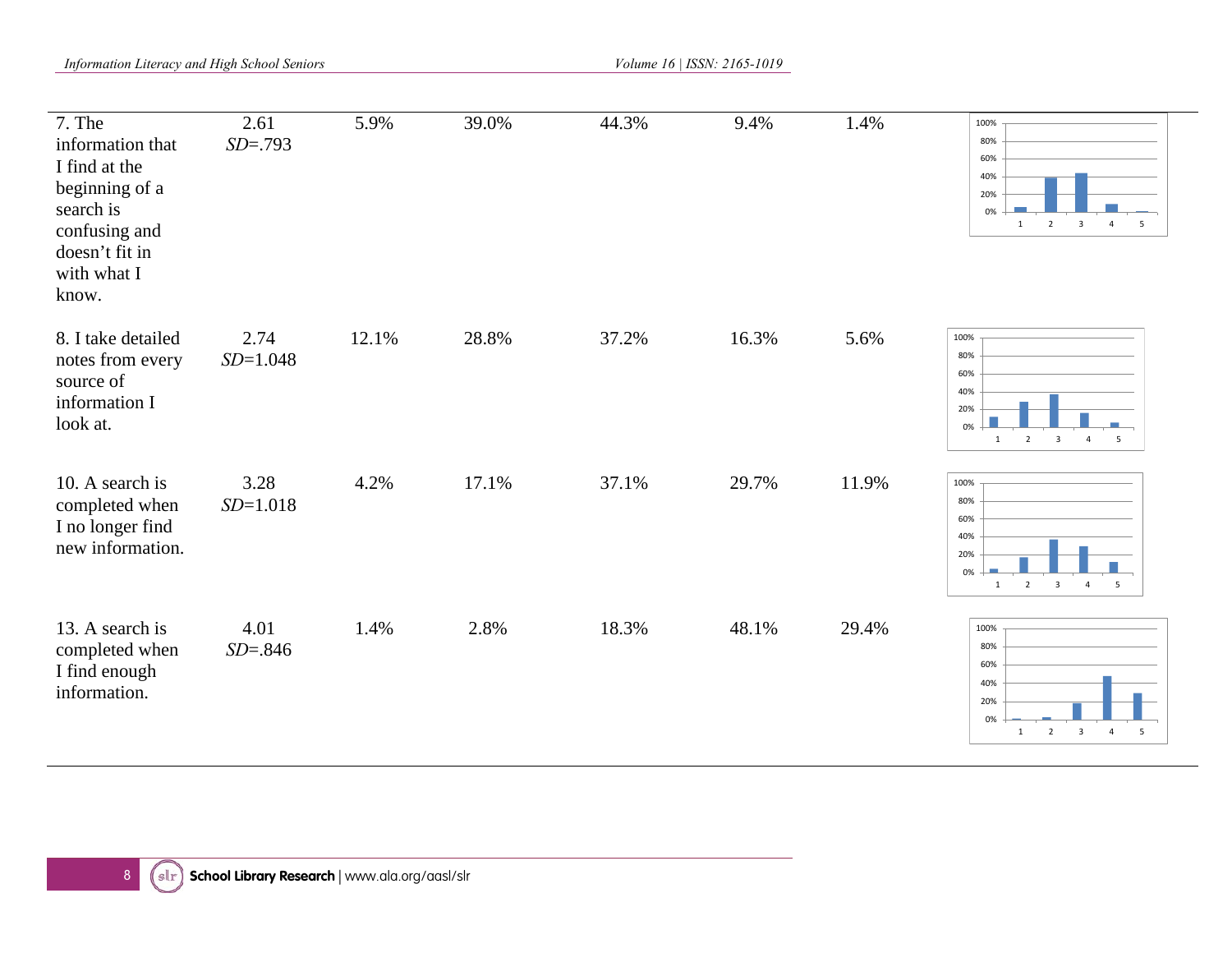*Information Literacy and High School Seniors Volume 16 | ISSN: 2165-1019 Volume 16 | ISSN: 2165-1019* 

| 14. I become<br>more interested<br>in a topic as I<br>gather<br>information. | 3.69<br>$SD = .906$ | 2.4% | 5.2% | 31.5% | 43.3% | 17.6% | 100%<br>80%<br>60%<br>40%<br>20%<br>0%<br>$\overline{2}$<br>$\overline{3}$<br>5 |
|------------------------------------------------------------------------------|---------------------|------|------|-------|-------|-------|---------------------------------------------------------------------------------|
| 20. I need<br>materials other<br>than books.                                 | 4.40<br>$SD = .811$ | .7%  | 2.4% | 9.4%  | 31.6% | 55.9% | 100%<br>80%<br>60%<br>40%<br>20%<br>0%<br>5                                     |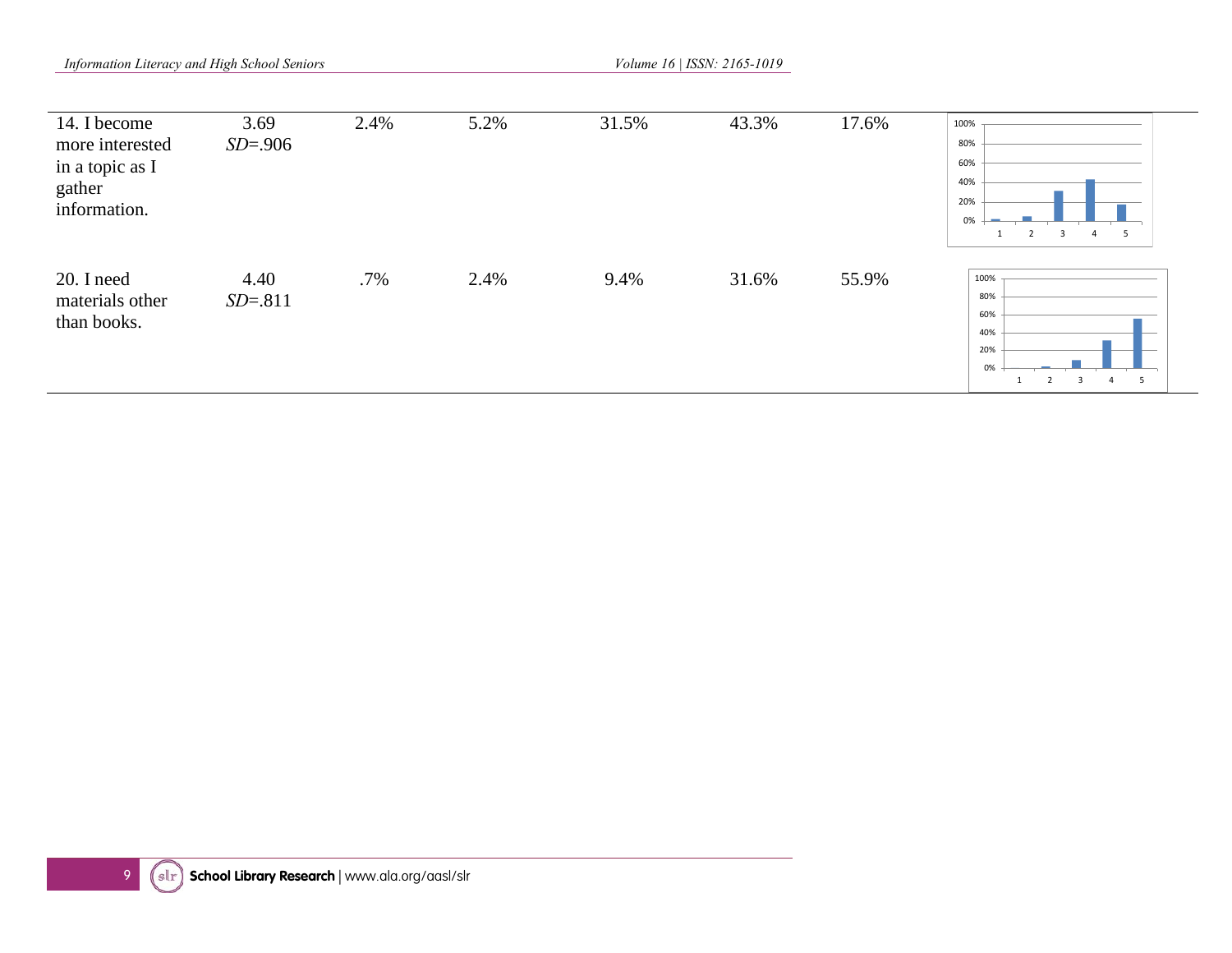#### **What Are High School Seniors' Perceptions of Where They Find Information and Who They Ask for Help?**

Over half the students in this study indicated that the school library has the information they need for research projects: 52.6 percent answered "Often" or "Almost Always" for item 5 ("The library has the information I need"). However, only about one-third (36.7 percent) of the students answered "Often" or "Almost Always" in response to "All the sources of information I need are found in the online catalog" (item 11).

Over half of these students indicated they do not make multiple trips to the library when they have a research project; 52.6 percent answered "Almost Never" or "Seldom" for item 16 ("I make several trips to the library to research a topic"). A much smaller number indicated they do make multiple trips; 18.4 percent answered "Often" or "Almost Always" for item 16.

In response to item 15 ("The information I need is in unexpected places in the library"), 47.2 percent answered "Sometimes." An almost equal number indicated information *is* where they expect; 43.7 percent answered "Almost Never" or "Seldom" for item 15.

A large number of students in this study find it helpful to talk to others about their research topics; 75 percent answered "Often" or "Almost Always" for item 2 ("I find it helpful to talk with others about my topic"), with only 6.3 percent *not* finding it helpful, answering "Almost Never" or "Seldom" for this item. The majority of students in this study, 40.8 percent, indicated they "Sometimes" talk to people who know about their topics (item 12). For this same statement ("I talk to people who know about my topic"), "Often" was selected by 28.4 percent; "Always" was selected by 8.0 percent.

However, these students tend *not* to ask the school librarian for advice on research topics; 49.1 percent answered "Almost Never" or "Seldom," and 28.9 percent answered "Sometimes" for item 18 ("I ask the librarian for advice when exploring a topic"). Also, students do not ask for help in locating materials in the library; 47 percent answered "Almost Never" or "Seldom," and 31.4 percent answered "Sometimes" for item 9 ("I ask the librarian for direction in locating materials in the library").

Similarly, many participants (47.3 percent) are unlikely to ask for help in identifying resources to use; they answered "Almost Never" or "Seldom" in response to item 19. In response to this item ("I ask the librarian for assistance in identifying materials"), 31.6 percent answered "Sometimes."

Approximately one-third of students (33.8 percent) indicated they were only "Sometimes" successful in using the library (item 17). In response to this item ("I am successful in using the library"), close to twenty percent indicated they were "Seldom" (13.9 percent) or "Almost Never" (5.6 percent) successful. Students reporting they were "Often" or "Almost Often" successful totaled 46.7 percent.

Table 2 contains mean values, frequency percentages, and charts for survey items related to the use of mediators, including people and physical libraries.

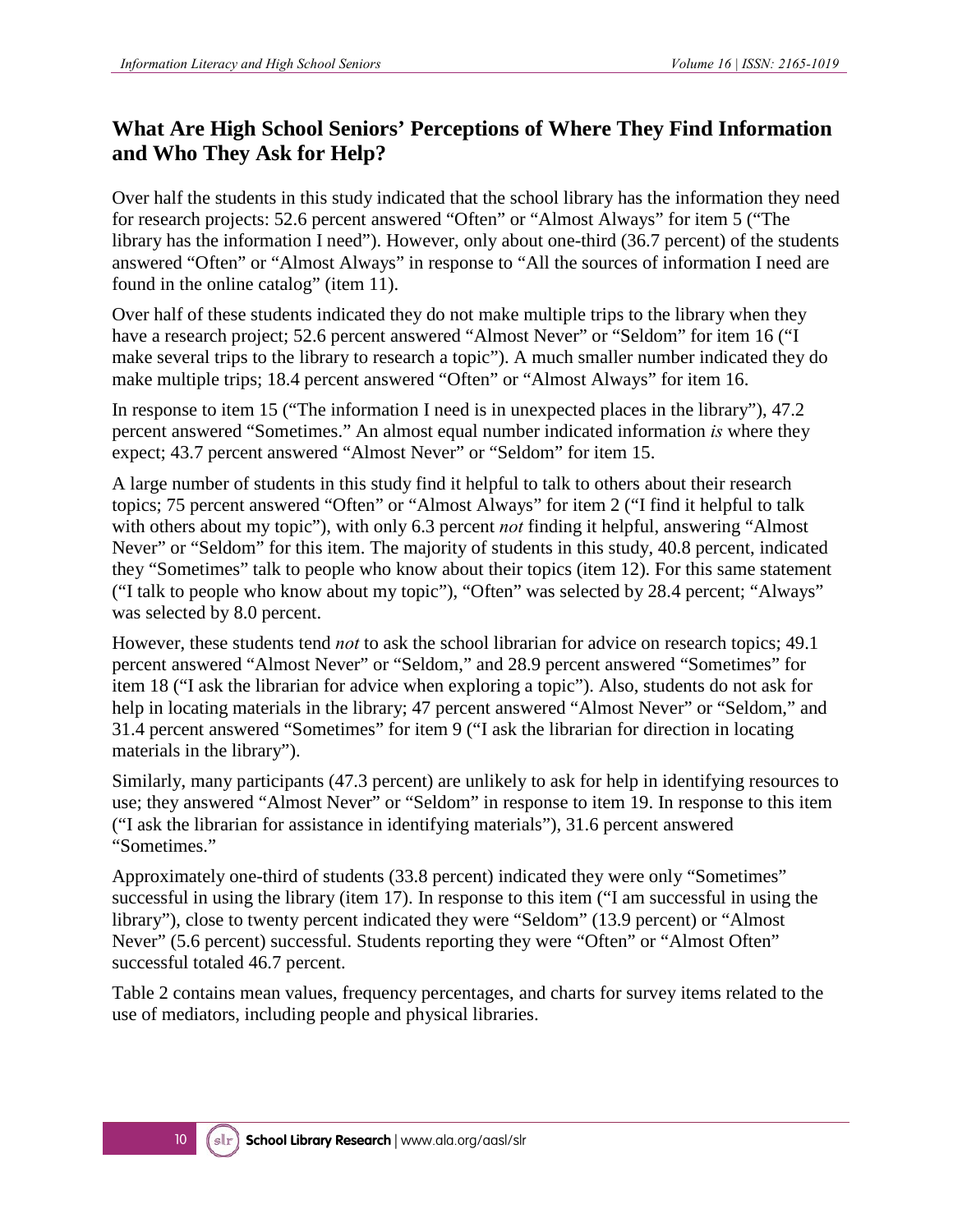#### Table 2. Role of mediators (survey statements 2, 5, 9, 11, 12, 15, 16, 17, 18, and 19).

| <b>Survey Statement</b>                                                       | Mean<br>$(N=287)$    | Almost<br>Never<br>(1) | Seldom<br>(2) | Sometimes<br>(3) | Often<br>(4) | Almost<br>Always<br>(5) | Chart                                                                                                                      |
|-------------------------------------------------------------------------------|----------------------|------------------------|---------------|------------------|--------------|-------------------------|----------------------------------------------------------------------------------------------------------------------------|
| 2. I find it helpful to talk to others about my<br>topic.                     | 3.97<br>$SD = .899$  | 1.4%                   | 4.9%          | 18.8%            | 45.1%        | 29.9%                   | 100%<br>80%<br>60%<br>40%<br>20%<br>0%<br>$\mathsf3$<br>$\overline{2}$<br>$\overline{4}$<br>5<br>1                         |
| 5. The library has the information I need.                                    | 3.55<br>$SD = .948$  | 3.1%                   | 7.0%          | 37.3%            | 36.6%        | 16.0%                   | 100%<br>80%<br>60%<br>40%<br>20%<br>0%<br>$\overline{2}$<br>$\overline{\mathbf{3}}$<br>$\overline{4}$<br>5<br>$\mathbf{1}$ |
| 9. I ask the librarian for direction in locating<br>materials in the library. | 2.60<br>$SD = 1.216$ | 23.3%                  | 23.7%         | 31.4%            | 13.2%        | 8.4%                    | 100%<br>80%<br>60%<br>40%<br>20%<br>0%<br>$\overline{\mathbf{3}}$<br>$\overline{4}$<br>$\overline{2}$<br>5<br>$\mathbf{1}$ |
| 11. All the sources of information I need are<br>found in the online catalog. | 3.20<br>$SD = .993$  | 4.5%                   | 17.8%         | 40.9%            | 26.9%        | 9.8%                    | 100%<br>80%<br>60%<br>40%<br>20%<br>0%<br>$\overline{2}$<br>$\overline{\mathbf{3}}$<br>5<br>1<br>$\overline{4}$            |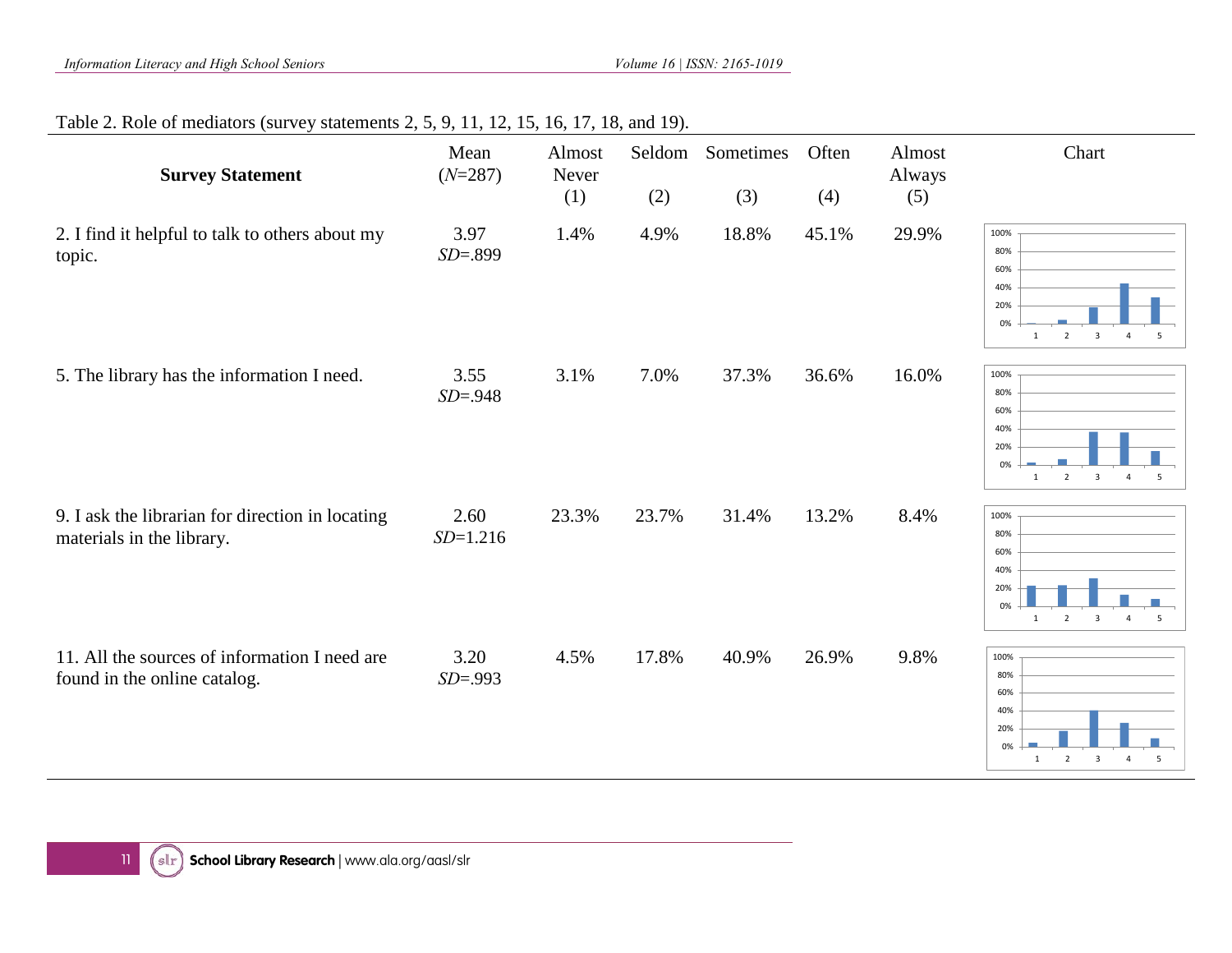*Information Literacy and High School Seniors Volume 16 | ISSN: 2165-1019 Volume 16 | ISSN: 2165-1019* 

| 12. I talk to people who know about my topic.                         | 3.17<br>$SD = .975$ | 4.8%  | 18.0% | 40.8% | 28.4% | 8.0%  | 100%<br>80%<br>60%<br>40%<br>20%<br>0%<br>$\overline{2}$<br>$\overline{\mathbf{3}}$<br>5<br>$\overline{4}$<br>$\mathbf{1}$ |
|-----------------------------------------------------------------------|---------------------|-------|-------|-------|-------|-------|----------------------------------------------------------------------------------------------------------------------------|
| 15. The information I need is in unexpected<br>places in the library. | 2.57<br>$SD = .846$ | 10.1% | 33.6% | 47.2% | 7.0%  | 2.1%  | 100%<br>80%<br>60%<br>40%<br>20%<br>0%<br>$\overline{2}$<br>$\overline{3}$<br>5<br>$\overline{4}$<br>$\mathbf{1}$          |
| 16. I make several trips to the library to<br>research a topic.       | 2.51<br>$SD=1.090$  | 19.2% | 33.4% | 28.9% | 13.9% | 4.5%  | 100%<br>80%<br>60%<br>40%<br>20%<br>0%<br>$\overline{2}$<br>$\overline{3}$<br>5<br>$\mathbf{1}$<br>$\overline{4}$          |
| 17. I am successful in using the library.                             | 3.37<br>$SD=1.072$  | 5.6%  | 13.9% | 33.8% | 31.7% | 15.0% | 100%<br>80%<br>60%<br>40%<br>20%<br>0%<br>$\overline{2}$<br>$\overline{3}$<br>5<br>$\overline{4}$<br>$\mathbf{1}$          |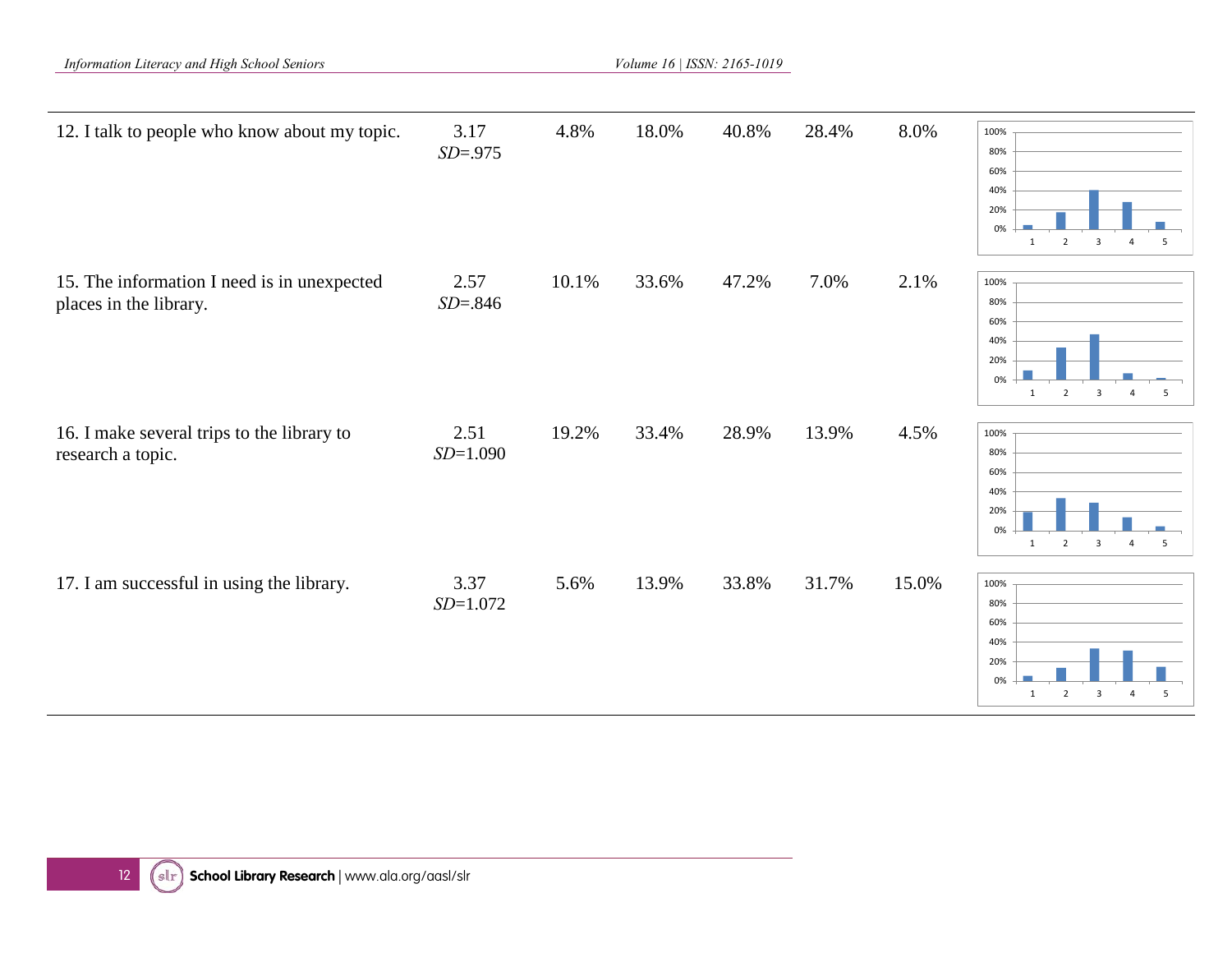|  | Information Literacy and High School Seniors |  |  |  |
|--|----------------------------------------------|--|--|--|
|--|----------------------------------------------|--|--|--|

*Information Literacy and High School Seniors Volume 16 | ISSN: 2165-1019*

| 18. I ask the librarian for advice when<br>exploring a topic.       | 2.54<br>$SD = 1.130$ | 22.3% | 26.8% | 28.9% | 18.5% | 3.5% | 100%<br>80%<br>60%<br>40%<br>20%<br>0%<br>3<br>$\overline{2}$ |
|---------------------------------------------------------------------|----------------------|-------|-------|-------|-------|------|---------------------------------------------------------------|
| 19. I ask the librarian for assistance in<br>identifying materials. | 2.54<br>$SD=1.168$   | 24.7% | 22.6% | 31.6% | 16.3% | 4.9% | 100%<br>80%<br>60%<br>40%<br>20%<br>0%                        |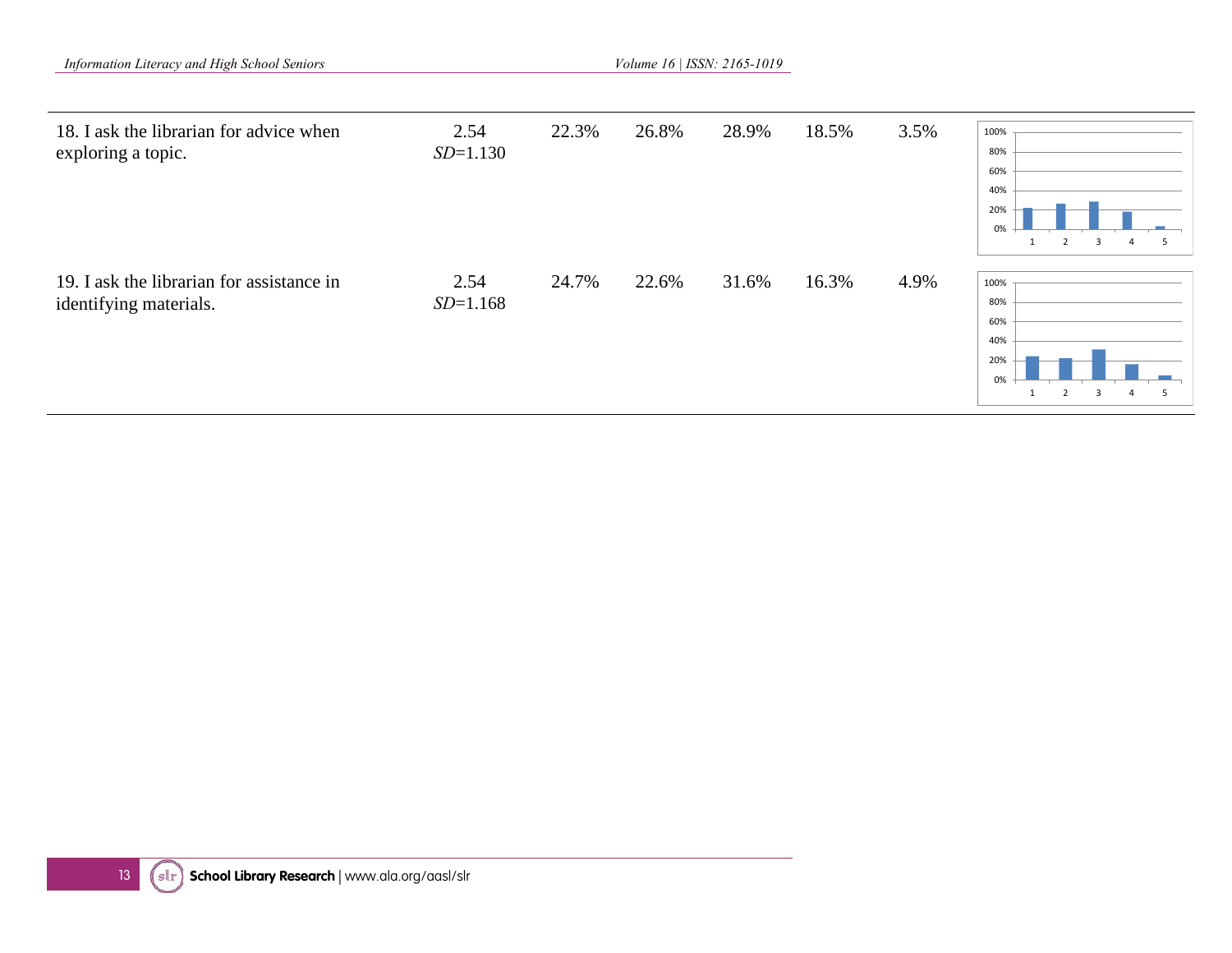#### **What Are High School Seniors' Perceptions of How They Use Library Resources?**

In response to item 21 ("I use the library to gather information on my own, not connected to an assignment by a teacher") over fifty percent of the students in this study indicated they "Almost Never" (28 percent) or "Seldom" (24.9 percent) use the library unless they are working on a school-related assignment. An additional 29.1 percent indicated they "Sometimes" use the library outside of class assignments.

Only ten percent of students in this study indicated they have trouble finding information on a research topic; 7.3 percent answered "Often," and 3.1 percent answered "Almost Always" for item 22 ("I have difficulty finding information on a topic"). When responding to item 23 ("Researching a topic takes more time than I anticipate") the majority of students in this study, close to 87 percent, indicated that research "Sometimes" (39.2 percent), "Often" (36.1 percent), or "Almost Always" (12.5 percent) takes more time than they had anticipated.

The responses from students in this study were approximately evenly split when indicating if they use the school's library to select books to read (item 24). Approximately one-third indicated "Often" (22.1 percent) or "Almost Always" (14.9 percent) using the library to select books to read. In response to "I use the library when I want to select books to read" (item 24), close to one-third indicated they "Sometimes" (31.8 percent) select library books to read, and the remaining approximately one-third of students in this study indicated "Seldom" (15.2 percent) or "Almost Never" (15.9 percent).

For item 25 the majority of students in this study indicated they "Often" (34.4 percent) or "Almost Always" (35.8 percent) use a variety of resources for research projects. In response to item 25 ("I use multiple types of sources for my projects (e.g., books, journal articles, websites)") less than ten percent of the students indicated they "Seldom" (6.3 percent) or "Almost Never (2.4 percent) use multiple resources.

Study participants indicated they tend to use only the school library when doing research; approximately 16 percent indicated that they use more than one library when doing research; 9.0 percent answered "Often" and 7.6 percent answered "Almost Always" for item 26 ("I use more than one library to research a topic").

Over half of the students in this study indicated they find indexes in books helpful when looking for information about a topic; 33.9 percent answered "Often" and 22.1 percent answered "Almost Always" on item 27 ("I use indexes in the back of books to find information on a topic"), and another 22.8 percent indicated they "Sometimes" use indexes.

In response to item 28 ("Research assignments add to what I learn in a course") 35.3 percent answered "Sometimes." An additional fifty percent indicated that research "Often" (33.6 percent) or "Almost Always" (20.1 percent) adds to what is learned in a course.

Table 3 contains mean values, frequency percentages, and charts for survey items related to other uses of libraries and library resources.

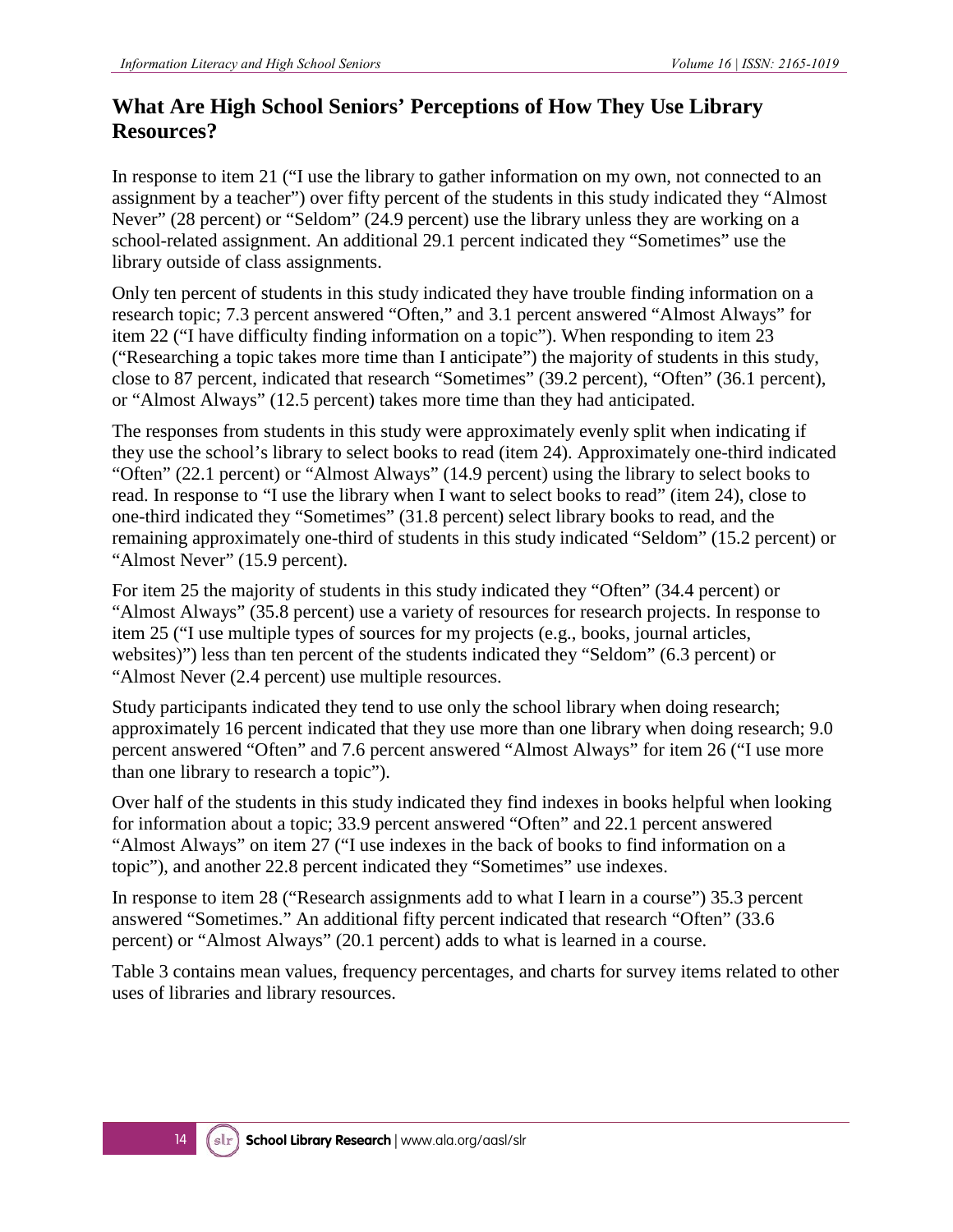#### Table 3. Student use of library resources (survey statements 21, 22, 23, 24, 25, 26, 27, and 28).

| <b>Survey statement</b>                                                                                   | Mean<br>$(N=287)$    | Almost<br>Never | Seldom | Sometimes | Often | Almost<br>Always | Chart                                                                                                                                            |
|-----------------------------------------------------------------------------------------------------------|----------------------|-----------------|--------|-----------|-------|------------------|--------------------------------------------------------------------------------------------------------------------------------------------------|
|                                                                                                           |                      | (1)             | (2)    | (3)       | (4)   | (5)              |                                                                                                                                                  |
| 21. I use the library to gather<br>information on my own, not connected<br>to an assignment by a teacher. | 2.42<br>$SD = 1.173$ | 28.0%           | 24.9%  | 29.1%     | 12.8% | 5.2%             | 100%<br>80%<br>60%<br>40%<br>20%<br>0%<br>$\overline{2}$<br>$\overline{\mathbf{3}}$<br>$\overline{4}$<br>5<br>$\mathbf{1}$                       |
| 22. I have difficulty finding<br>information on a topic.                                                  | 2.49<br>$SD = .940$  | 14.9%           | 34.3%  | 40.5%     | 7.3%  | 3.1%             | 100%<br>80%<br>60%<br>40%<br>20%<br>0%<br>$\overline{2}$<br>$\overline{\mathbf{3}}$<br>5<br>$\mathbf{1}$<br>$\overline{4}$                       |
| 23. Researching a topic takes more<br>time than I anticipate.                                             | 3.47<br>$SD = .910$  | 2.1%            | 10.1%  | 39.2%     | 36.1% | 12.5%            | 100%<br>80%<br>60%<br>40%<br>20%<br>0%<br>$\overline{\mathbf{3}}$<br>$\overline{2}$<br>$\overline{4}$<br>$\overline{\mathbf{5}}$<br>$\mathbf{1}$ |
| 24. I use the library when I want to<br>select books to read.                                             | 3.05<br>$SD = 1.268$ | 15.9%           | 15.2%  | 31.8%     | 22.1% | 14.9%            | 100.00%<br>80.00%<br>60.00%<br>40.00%<br>20.00%<br>0.00%<br>$\overline{2}$<br>$\mathbf{1}$<br>$\overline{\mathbf{3}}$<br>$\overline{4}$<br>5     |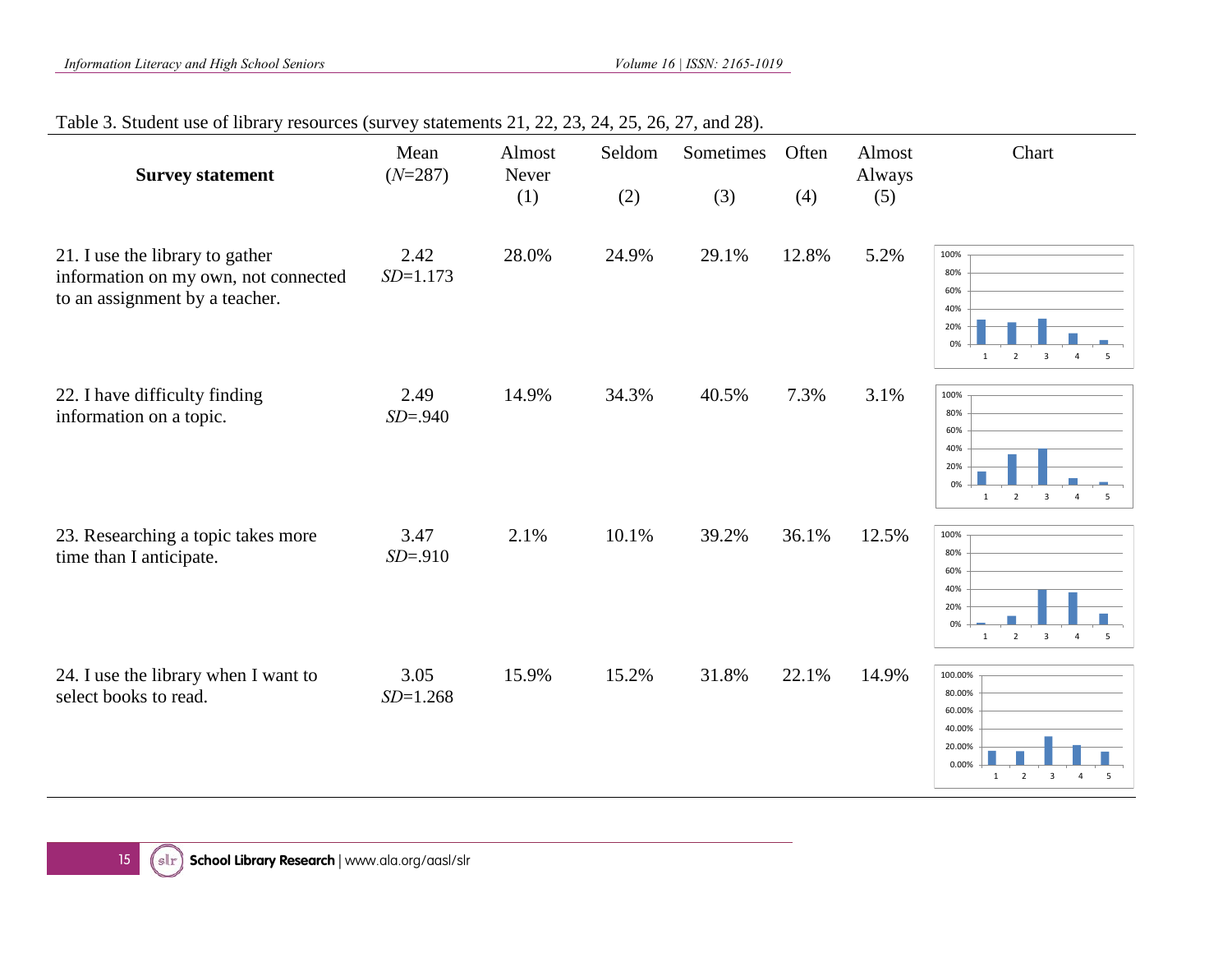*Information Literacy and High School Seniors Volume 16 | ISSN: 2165-1019 Volume 16 | ISSN: 2165-1019* 

| 25. I use multiple types of sources for<br>my project (e.g., books. journal articles,<br>websites). | 3.95<br>$SD=1.019$   | 2.4%  | 6.3%  | 21.2% | 34.4% | 35.8% | 100%<br>80%<br>60%<br>40%<br>20%<br>0%<br>$\overline{2}$<br>3<br>$\overline{4}$<br>5<br>1                                  |
|-----------------------------------------------------------------------------------------------------|----------------------|-------|-------|-------|-------|-------|----------------------------------------------------------------------------------------------------------------------------|
| 26. I use more than one library to<br>research a topic.                                             | 2.27<br>$SD = 1.220$ | 32.3% | 32.3% | 18.8% | 9.0%  | 7.6%  | 100%<br>80%<br>60%<br>40%<br>20%<br>0%<br>$\overline{2}$<br>$\overline{3}$<br>$\overline{4}$<br>5<br>$\mathbf{1}$          |
| 27. I use indexes in the back of books<br>to find information on a topic.                           | 3.47<br>$SD=1.239$   | 10.4% | 10.7% | 22.8% | 33.9% | 22.1% | 100%<br>80%<br>60%<br>40%<br>20%<br>0%<br>$\overline{2}$<br>$\overline{\mathbf{3}}$<br>$\overline{4}$<br>5<br>$\mathbf{1}$ |
| 28. Research assignments add to what I<br>learn in a course.                                        | 3.59<br>$SD = 1.003$ | 3.5%  | 7.6%  | 35.3% | 33.6% | 20.1% | 100%<br>80%<br>60%<br>40%<br>20%<br>0%<br>$\overline{2}$<br>3<br>$\overline{4}$<br>5<br>1                                  |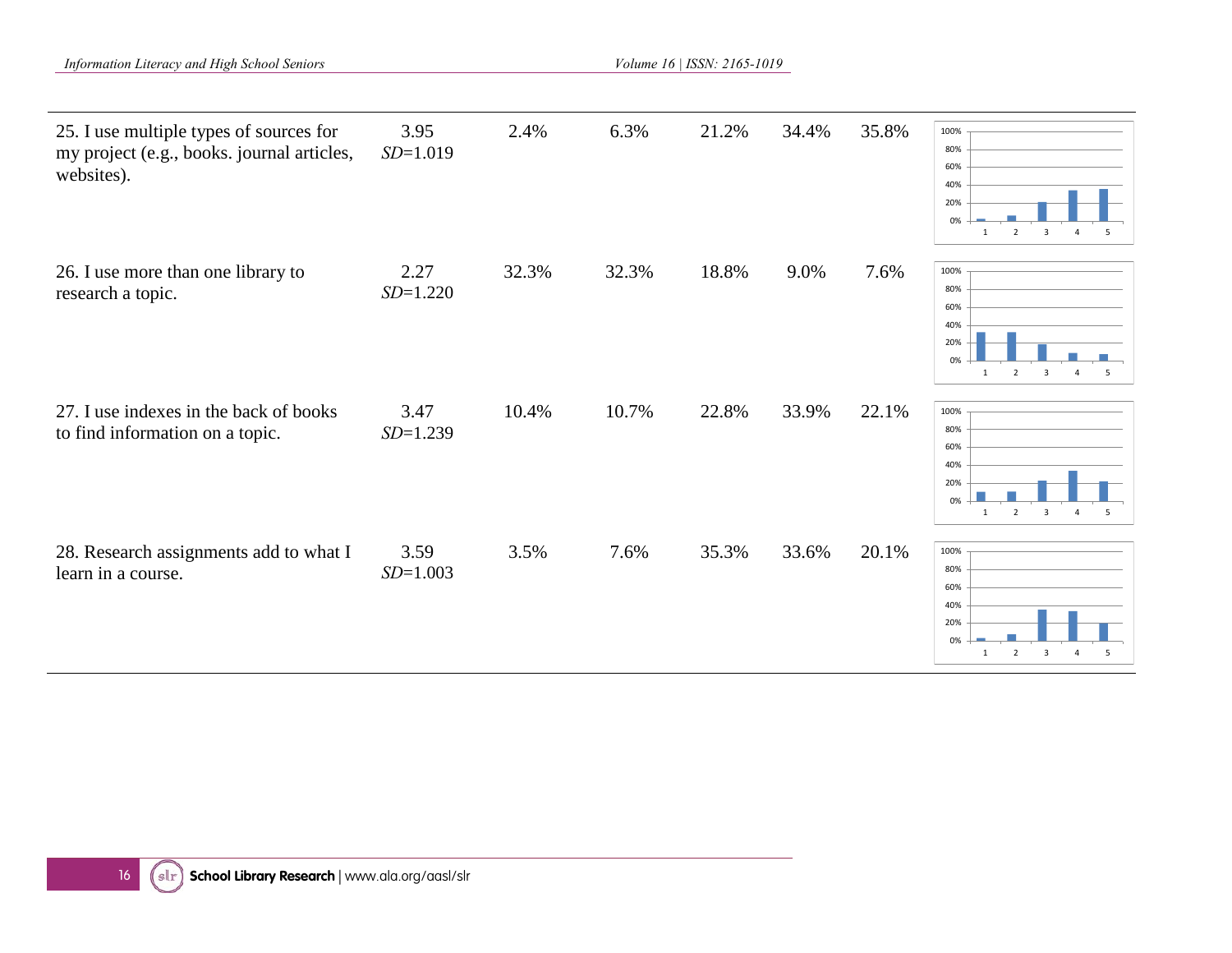#### **Interviews**

The interviews provided additional insight into students' perceptions of the research process while they were in high school. Students were asked about what they thought they learned in high school regarding the research process and what advice they had for school librarians in relation to teaching information literacy skills to students. To interpret and describe findings, quotations from the interviews are used in the Discussion section.

### **Discussion**

#### **What Are Student Perceptions of the Research Process?**

Study participants appeared to understand that a school library is a place to obtain information; this conclusion was reached because students visited the library after they had identified a research topic and they used information gathered in the library to learn more about their topics, enabling them to establish specific focuses for their research project and become more interested in the topics over time. Although the majority of the participants did not have difficulty understanding information about their topics, interview data suggested that students may benefit from help with, as one participant stated, "sifting through materials" and, as another participant stated, "determining what is important." Therefore, providing techniques and strategies to help students select appropriate information and then use that information effectively may help students refine their critical thinking skills, an important component of information literacy.

Another component of information literacy is note taking. Note taking is important because it is through note taking that students begin to make sense of the information they gather and, subsequently, use the information. Survey results indicated no clear consensus on note taking. Some participants tended to take detailed notes from every source of information they found; however, a larger number of participants indicated they did not take detailed notes from every source. This finding can be interpreted in multiple ways: students tend to be selective in which resources they feel are important and, thus, worthy of note taking; students do not feel that note taking is valuable and, thus, take few notes; students forego taking any notes; or students cannot distinguish important from unimportant information, resulting in them taking notes on all the information they find. Being aware that students may approach note taking in multiple ways suggests that teachers and school librarians may want to differentiate instruction related to how best to use resources and provide alternative note-taking methods.

Participants in this study are likely to end their search for information when the information became repetitive or when they felt they had found enough information. In the interviews, participants said they referred to rubrics and assignment requirements to determine when to stop searching for information. For example, one participant stopped searching "when all my questions [were] answered." Another participant stated, "I feel I have enough if I am in the top area of the rubric." A third participant indicated that feeling confident about a topic was the determining factor when deciding that enough information had been found: "You know you are there [because] you can speak well and feel [good] about the subject." These findings suggest that students rely on project or assignment requirements and guidelines when completing research projects. In this regard, collaboration between teachers and school librarians when

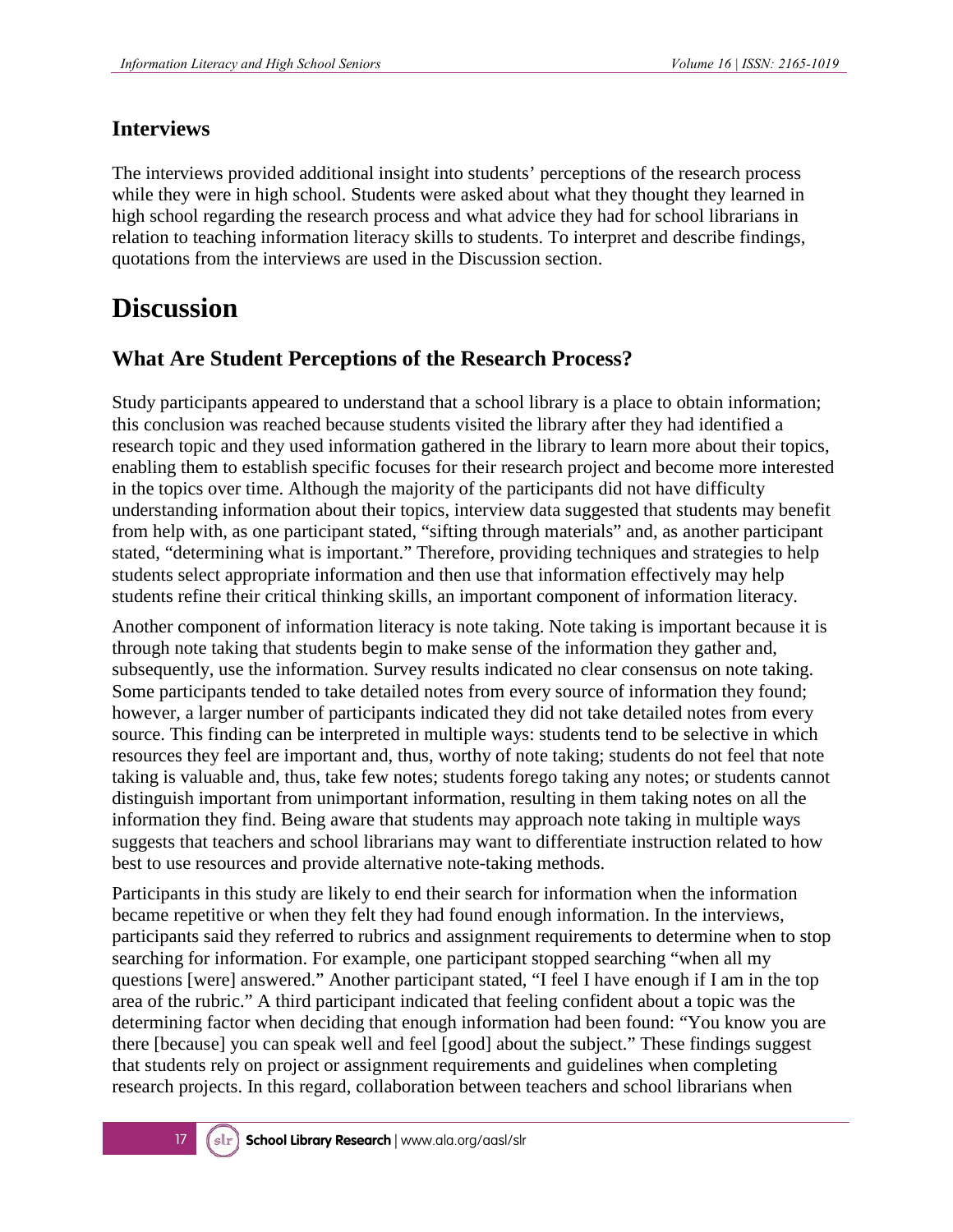creating projects may lead to a better understanding of how librarians can help in the research process. For example, explicit expectations that students will seek help from the school librarian to develop a research strategy, assess the quality of resources, and write annotations can be included as part of project requirements. Students may then come to view the school librarian as a "research intervention specialist" whose assistance can be sought at any time and not only when a particular assignment must be completed. Fostering a more comprehensive view of the school librarian's role may lead to an increased use of librarians not only by students in high school but also when they transition to college.

#### **What Are High School Seniors' Perceptions of Where They Find Information and Who They Ask for Help?**

Survey results indicated that participants used the library to find information and that they were able to find resources through the library's online catalog; however, the majority indicated that they typically made only one trip to the library for a research project. If students visit the school library only once per research project, librarians have limited opportunities to interact with and help individual students in the library setting. Although participants did use the school library, they tended *not* to ask for help from librarians when locating materials, getting advice when exploring a topic, or identifying appropriate materials. These tendencies to not seek assistance from a librarian draw attention to a possible misinterpretation of, or lack of understanding about, the instructional role school librarians can play in supporting students in all aspects of the research process. Similar findings by Pillai (2010) suggested librarians may need to increase their visibility in schools and ensure that students know they are willing to help. Librarians, perhaps through whole-class instruction (whether in the library or classrooms), should consider providing clearly focused information literacy instruction so students become more aware of how librarians can facilitate the research process.

Because librarians serve as a critical link to high-quality and relevant resources, the importance of having school librarians for grades K–12 is paramount. If students have multiple opportunities to interact with librarians throughout their elementary and middle school years, they have a higher comfort level about approaching the school librarian with research questions by the time they move into high school.

Study participants found it helpful to talk about their research topics to others rather than to the school librarian. As one student stated, "...not a lot of people come [to the library] to get help." Another student said, "[I] never worked with any librarian. They are mean, and I get nervous." These types of (mis)perceptions about librarians can have a negative impact on student success in the school library. Although the majority of participants in this study felt they were successful in using the library, librarians and teachers need to be mindful of students who do not feel successful. As Whitmire (2001) found, future library use may be contingent on how libraries were used during students' K–12 years. These findings also point to the importance of librarians fostering a *helping* role rather than a disciplinary role in school libraries.

#### **What Are High School Seniors' Perceptions of How They Use Library Resources?**

Study participants were positive about their ability to use the library to find information on a research topic, indicating that they do not have difficulty in that regard. In addition, as they searched for information they used indexes in books, and they typically used the school library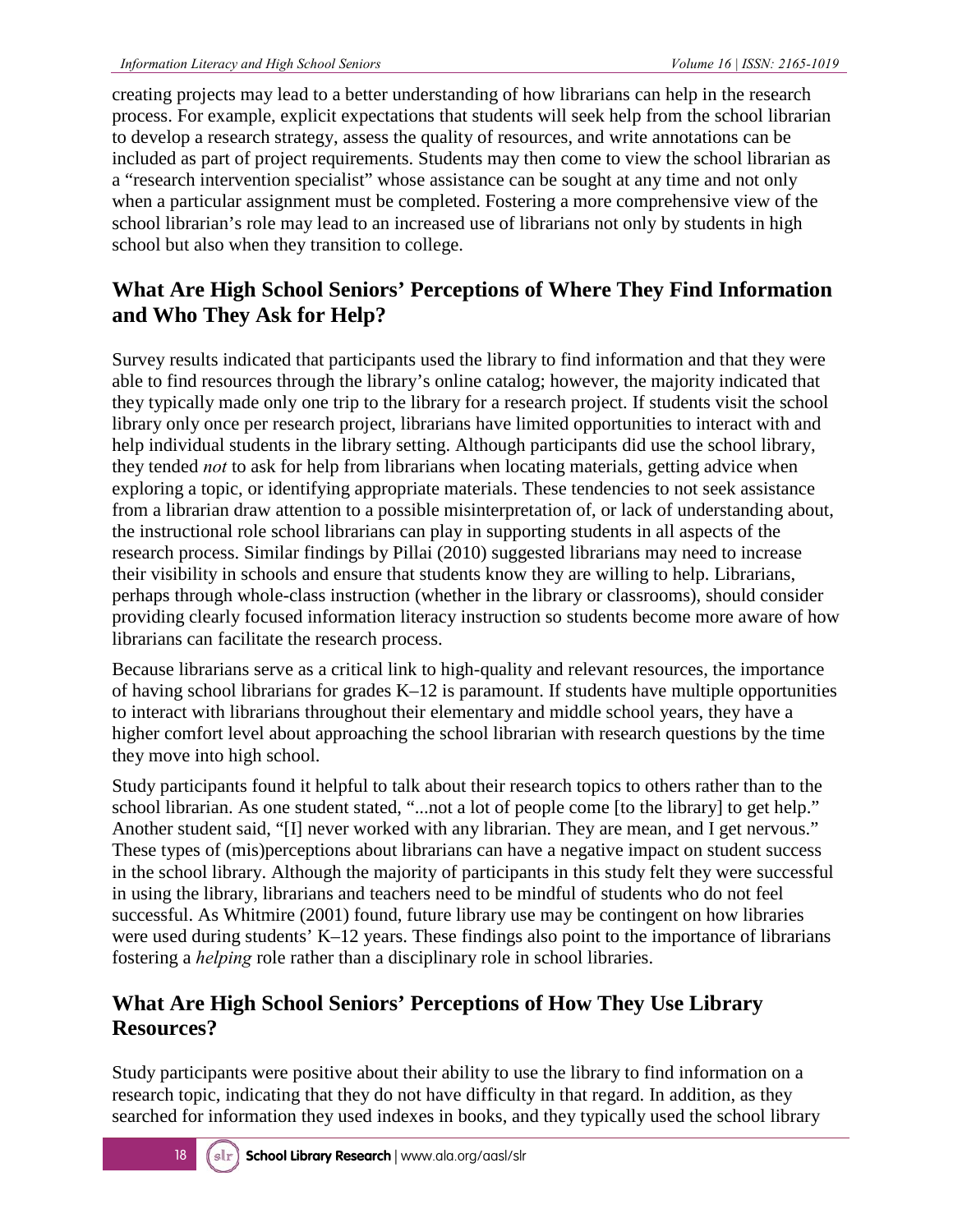when researching rather than the public library or a nearby university library. However, the majority reported using the library only when they had a specific assignment requiring them to do so, and only about one-third of the participants selected recreational books from the school library collection.

School librarians, teachers, and school administrators may want to further investigate the implications of these findings. If students are relying solely on resources in the school library for research projects, then access to varied and high-quality research databases gains in importance. If students are not using the school library for books for recreational reading, then adjusting expenditures in this area may be appropriate, or acquisition of e-books through the school library may be an option.

The high school seniors in this study indicated that research took more time than they originally anticipated, perhaps because the majority use multiple types of resources (books, journal articles, websites) when doing research projects. Participants also indicated they thought research assignments were a positive aspect of their courses and contributed to what they learned.

One interesting finding from the interviews was that several students indicated they wanted to learn more about books. As one student explained, librarians should "...tell students what books are available...and where to find [them]." Another student said, "I wanted to be trained on how to use books." A third student described how the typical practice of school librarians and teachers to preselect books, pull them from shelves, and place them in a separate area for students to use for research projects may be counterproductive because that practice reduces the need for students to learn how to find books themselves. The student said, "[Librarians] have done a good job with the Internet and online resources. I know where to start. But books are important, too. They told us where the books [are located], but how do we find them ourselves?"

### **Study Limitations**

The participants for this study were students from an upper-middle-class high school with an established library curriculum, full-time school library professionals, and school-financed access to numerous subscription research databases. Due to these characteristics, this population has a record of relatively high academic achievement; the participants also had access to high-quality multiple types of information resources. Therefore, these study participants cannot be considered as representative of all high schools or all high school seniors. Additionally, the school environment where the study took place includes teachers who are willing to provide class time for efforts such as this research study and who regularly engage in planning, implementing, and assessing student projects in collaboration with the schools' librarians, activities that may not be typical of some high schools.

### **Conclusion**

The high school seniors in this study were successful in using library resources to locate information related to research projects. Engaging in the research process helped them learn more about their respective research topics and enabled them to become more specific about aspects of a topic they wanted to investigate further. These students became more aware that research takes time and that multiple types of resources with varying perspectives should be included in research efforts. In the interviews, students commented that part of what they learned in high school from the school librarians was information about "how to get opposing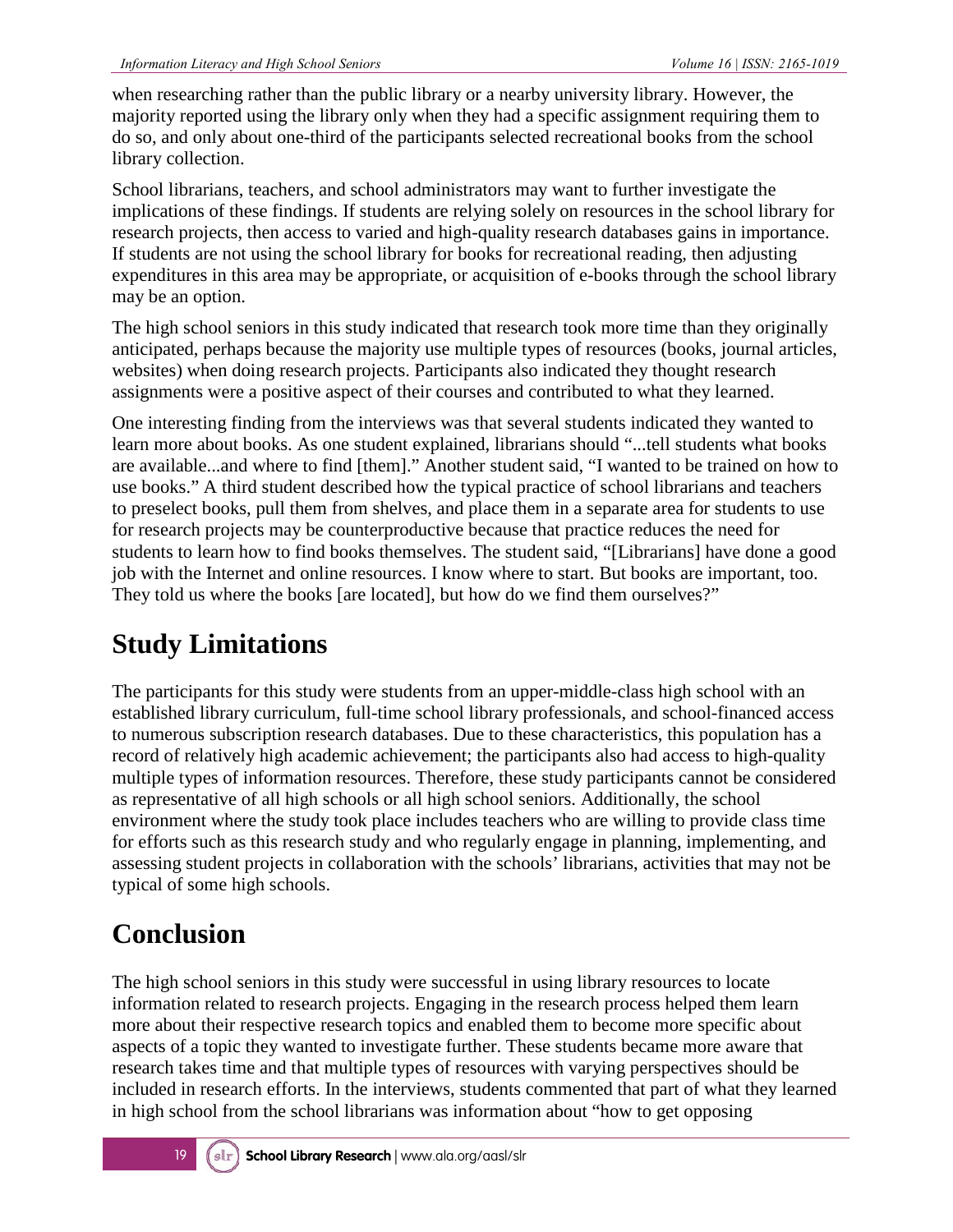viewpoints" and the importance of "getting both sides" of an issue using subscription databases such as Opposing Viewpoints. The significance of clarity and adequate detail in assignment requirements and associated grading rubrics also was indicated in our findings. Study participants used these documents to guide them in determining how many and what types of resources they should use to complete projects and assignments.

Given these findings, school librarians and classroom teachers should consider collaboratively developing assignments and rubrics that include components encouraging or requiring students to actively seek help from their school librarians. For example, school librarians and teachers can help students "sift through materials" and "determine what is important" by developing a rubric for annotated bibliographies. Having students write annotations for each source necessitates that they read each source critically instead of simply trying to collect information. Writing an annotated bibliography may also help students gain a solid perspective about a topic, identify main issues, and develop their own ideas. Rubrics for annotated bibliographies can be tailored to each grade level. If students see the librarians collaborating with teachers, students begin to regard the school librarian as a collaborator, not a stranger.

School librarians should seek opportunities to get to know students personally, as these opportunities may be an integral part of learning and internalizing information for many students (Panter 2010). Students' ambivalent perceptions of school librarians may shift as a result. Building a learning environment in which school library space is used for clubs and other student groups and activities will help increase the personal time librarians can spend with students beyond academics. For example, the school library can host book and poetry clubs, writing groups, and technology activities.

Students' perceptions of school librarians—and how these perceptions affect learners' willingness to ask for help—may be a function of the librarian's many roles. First and foremost, the school librarian is a teacher whose role is to help students develop mastery of information literacy skills. However, this role is often compromised by the librarian's role as a manager of a learning space that must accommodate multiple kinds of users, from teachers giving "timed writings" to students working in groups on class projects. Developing a culture in which the school librarian can trust the students and teachers to be attuned to what is going on in the library and to respect those activities is a challenge.

In the future, researchers may want to investigate how assignment requirements and grading rubrics for research-related projects or assignments support mastery of the research process and how these documents can be structured to best encourage student interactions with school librarians. Through these interactions, students could experience first-hand how librarians can help. Researchers may also want to examine the many roles school librarians have as teachers and managers and how these roles interact and affect the helping role. School librarians and teachers need to continue to work together to design learning experiences in which the librarian is an integral part of the learning process so students have direct and ongoing interactions with librarians. As a result, students could gain more thorough understandings of the many roles of librarians and how librarians can help them become information literate and confident lifelong learners.

### **Works Cited**

Allen, Susan M. 2007. "Information Literacy, ICT, High School, and College Expectations: A Quantitative Study." *Knowledge Quest* 35 (5): 18–24.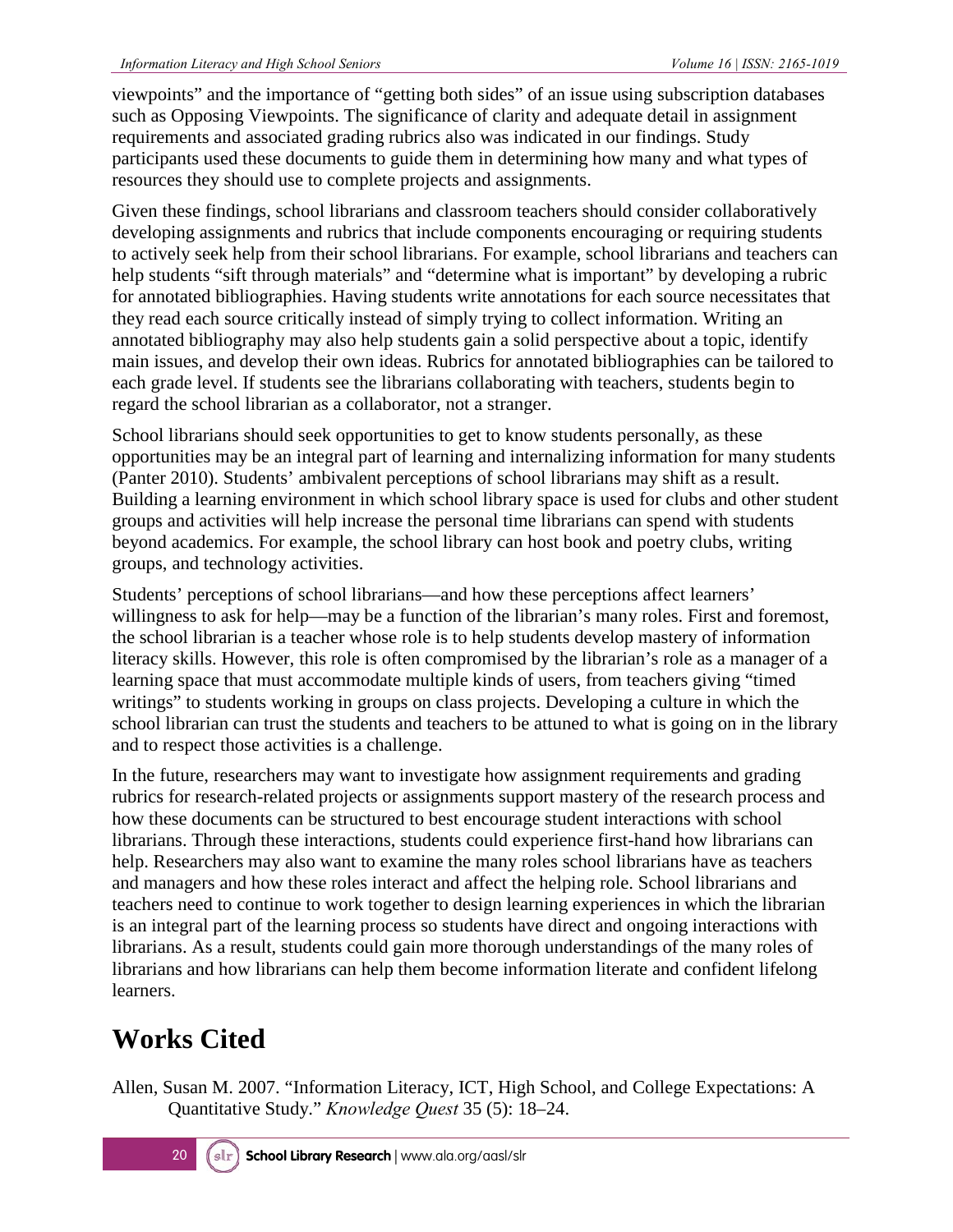- Asher, Andrew D., and Lynda M. Duke. 2012. "Searching for Answers: Student Research Behavior at Illinois Wesleyan University." In *College Libraries and Student Culture: What We Now Know,* edited by Lynda M. Duke and Andrew D. Asher, 71–85. Chicago: ALA.
- Burhanna, Kenneth J., and Mary Lee Jensen. 2006. "Collaborations for Success: High School to College Transitions." *Reference Services Review* 34 (4): 509–19.
- Caspers, Jean, and Steven Mark Bernhisel. 2005. "What Do Freshmen Really Know About Research? Assess before You Teach." *Research Strategies* 20 (4): 458–68.
- Chu, Samuel Kai Wah, S. K. Tse, and Ken Chow. 2011. "Using Collaborative Teaching and Inquiry Project-Based Learning to Help Primary School Students Develop Information Literacy and Information skills." *Library & Information Science Research* 33 (2): 132– 43.
- Duke, Lynda. M., and Andrew D. Asher. 2012. *College Libraries and Student Culture: What We Know Now*. Chicago: ALA.
- Gordon, Carol. 2002. "A Room with a View: Looking at School Library Instruction from a Higher Education Perspective." *Knowledge Quest* 30 (4): 16–21.
- Head, Alison J., and Michael B. Eisenberg. 2009. *How College Students Seek Information in the Digital Age, Project Information Literacy Progress Report*. Seattle: Information School, University of Washington. [<http://projectinfolit.org/pdfs/PIL\\_Fall2009\\_Year1Report\\_12\\_2009.pdf>](http://projectinfolit.org/pdfs/PIL_Fall2009_Year1Report_12_2009.pdf) (accessed March 28, 2013).
- Julien, Heidi, and David Michels. 2000. "Source Selection among Information Seekers: Ideals and Realities." *Canadian Journal of Information and Library Science* 25 (1): 1–18.
- Knight, Lorrie A. 2005. "Using Rubrics to Assess Information Literacy." *Reference Services Review* 34 (1): 43–55.
- Kolowich, Steve. 2011. "Study: College Students Rarely Use Librarians' Expertise." *AASL Hotlinks* 10 (6): 1.
- Kuhlthau, Carol Collier. 2004. *Seeking Meaning: A Process Approach to Library and Information Services*, 2nd ed. Westport, CT: Libraries Unlimited.
	- ———. 2008. "From Information to Meaning: Confronting Challenges of the Twenty-First Century." *Libri Journal* 58 (2): 66–73. [<www.librijournal.org/pdf/2008-2pp66-73.pdf>](http://www.librijournal.org/pdf/2008-2pp66-73.pdf) (accessed March 28, 2013).
- Loertscher, David V. 2009. "The Front End Load of Student Research." *Teacher Librarian* 36  $(4)$ : 42–43.
- Miller, Susan, and Nancy Murillo. 2012. "Why Don't Students Ask Librarians for Help? Undergraduate Help-Seeking Behavior in Three Academic Libraries." In *College Libraries and Student Culture: What We Now Know,* edited by Lynda M. Duke and Andrew D. Asher, 49–70. Chicago: ALA.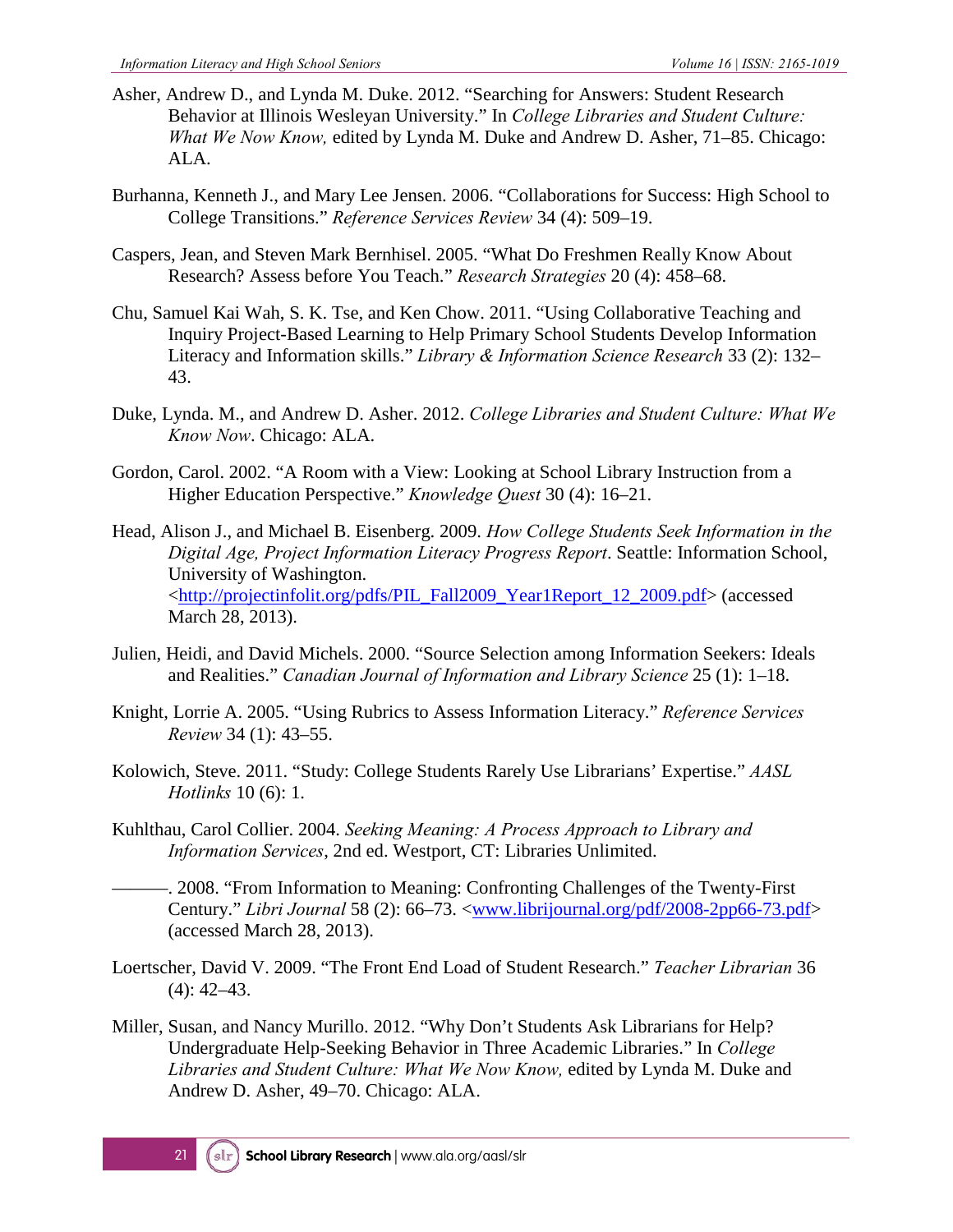- Morrison, Heather. 1997. "Information Literacy Skills: An Exploratory Focus Group Study of Student Perceptions." *Research Strategies* 15 (1): 4–17.
- O'Sullivan, Michael K., and Kim B. Dallas. 2010. "A Collaborative Approach to Implementing 21st Century Skills in a High School Senior Research Class." *Education Libraries* 33 (1): 3–9.
- Panter, Michael. 2010. "Collaborative Teaching: Teaching Strangers." *Library Media Connection* 28 (6): 34–35.
- Pillai, Mary. 2010. "Locating Learning Development in a University Library: Promoting Effective Academic Help Seeking." *New Review of Academic Librarianship* 16 (2): 121– 44. <doi:10.1080/13614531003791717>.
- Probert, Elizabeth. 2009. "Information Literacy Skills: Teacher Understandings and Practice." *Computers & Education* 53 (1): 24–33. <doi:10.1016/j.compedu.2008.12.018>.
- Robinson, Catherine M., and Peter Reid. 2007. "Do Academic Enquiry Services Scare Students?" *Reference Services Review* 30 (3): 405–24.
- Ruppel, Margie, and Jody Condit Fagan. 2002. "Instant Messaging Reference: Users' Evaluation of Library Chat." *Reference Services Review* 30 (3): 183–97. <doi:10.1108/00907320210435464>.
- Scales, B. Jane, and Elizabeth Blakesley Lindsay. 2005. "Qualitative Assessment of Student Attitudes toward Information Literacy." *Portal: Libraries and the Academy* 5 (4): 513– 26.
- Stake, Robert E. 1995. *The Art of Case Study Research*. Thousand Oaks, CA: Sage.
- Vansickle, Sharon. 2002. "Tenth Graders' Search Knowledge and Use of the Web." *Knowledge Quest* 30 (4): 33–37.
- Vondracek, Ruth. 2007. "Comfort and Convenience? Why Students Choose Alternatives to the Library." *Portal: Libraries and the Academy* 7 (3): 277–93.
- Wen, Jia Rong, and Wen Ling Shih. 2008. "Exploring the Information Literacy Competence Standards for Elementary and High School Teachers." *Computers & Education* 50 (3): 787–806.
- Whitmire, Ethelene. 2001. "The Relationship between Undergraduates' Background Characteristics and College Experiences and Their Academic Library Use." *College & Research Libraries* 62 (6): 528–40. [<http://crl.acrl.org/content/62/6/528.full.pdf+html>](http://crl.acrl.org/content/62/6/528.full.pdf+html) (accessed March 24, 2013).
- Williams, Dorothy A., and Caroline Wavell. 2007. "Second School Teachers' Conceptions of Student Information Literacy." *Journal of Librarianship and Information Science* 39 (4): 199–212.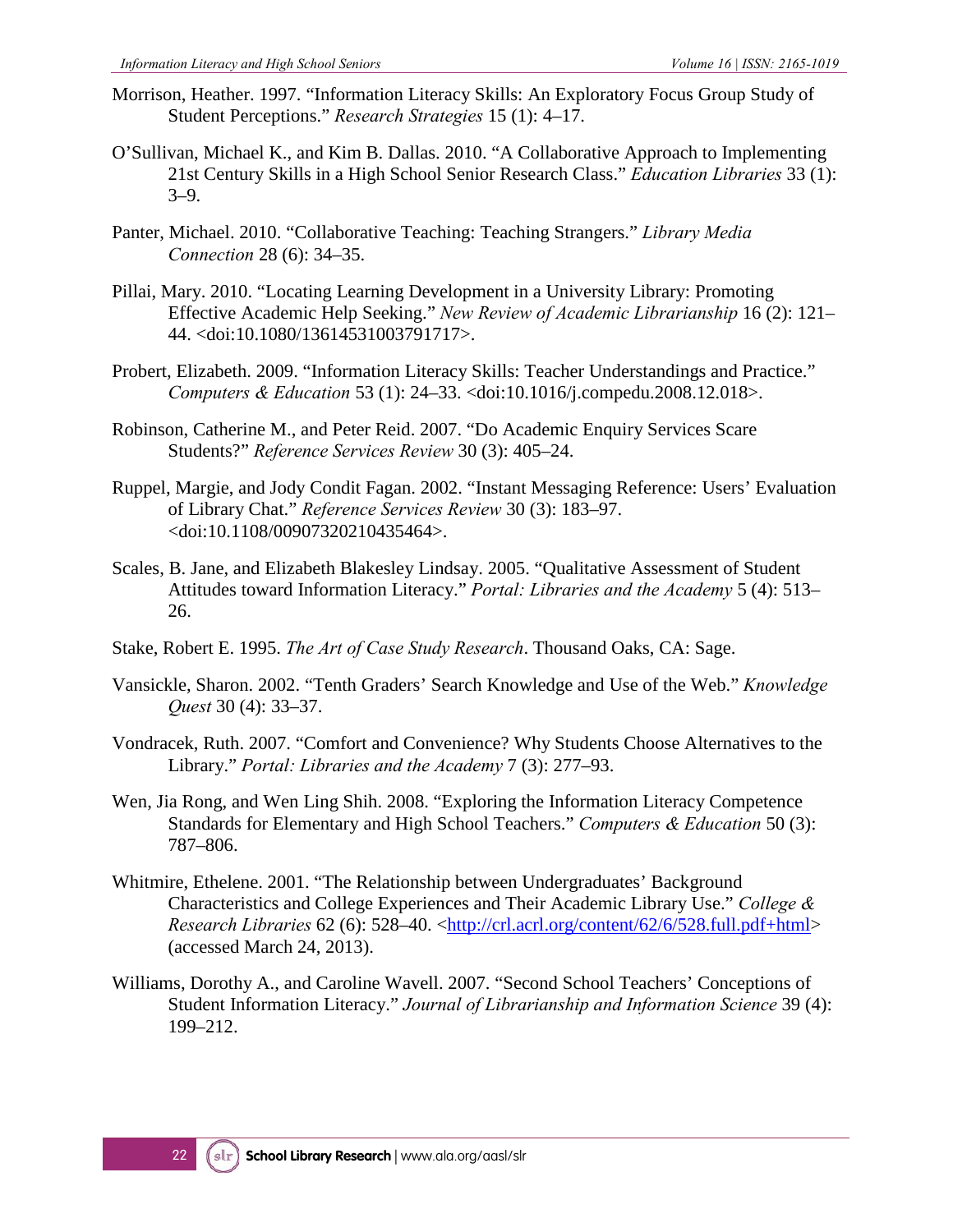### **Appendix A**

### **Survey Instrument for Assessing Information Literacy Skills of High School Seniors**

Students were instructed to choose from the following close ended responses. The value in ( ) denotes the number assigned to that response. Almost Always (1), Often (2), Sometimes (3), Seldom (4), Almost Never (5).

- 1. I have a clear focus for my topic before using the library.
- 2. I find it helpful to talk to others about my topic.
- 3. I like to find everything I will need first and then read it.
- 4. My thoughts about my topic change as I explore information.
- 5. The library has the information I need.
- 6. A focus emerges as I gather information on a topic.
- 7. The information that I find at the beginning of a search is confusing and doesn't fit in with what I know.
- 8. I take detailed notes from every source of information I look at.
- 9. I ask the librarian for direction in locating materials in the library.
- 10. A search is completed when I no longer find new information.
- 11. All the sources of information I need are found in the online catalog.
- 12. I talk to people who know about my topic.
- 13. A search is completed when I find enough information.
- 14. I become more interested in a topic as I gather information.
- 15. The information I need is in unexpected places in the library.
- 16. I make several trips to the library to research a topic.
- 17. I am successful in using the library.
- 18. I ask the librarian for advice on exploring a topic.
- 19. I ask the librarian for assistance in identifying materials.
- 20. I need materials other than books.
- 21. I use the library to gather information on my own, not connected to an assignment by a teacher.
- 22. I have difficulty finding information on a topic.
- 23. Researching a topic takes more time than I anticipate.
- 24. I use the library when I want to select books to read.
- 25. I use multiple types of sources for my project (e.g., books, journal articles, websites).
- 26. I use more than one library to research a topic.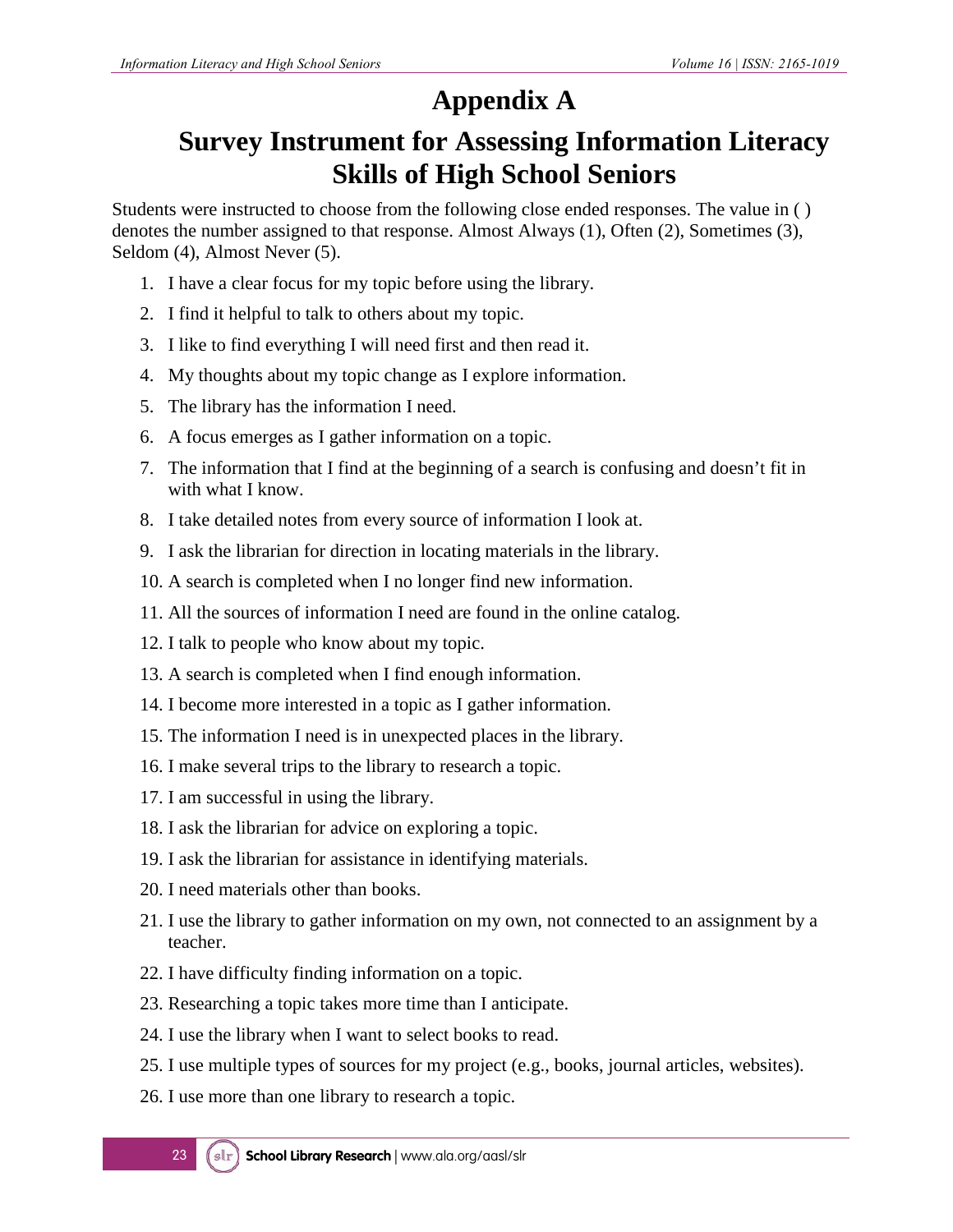- 27. I use indexes in the back of books to find information on a topic.
- 28. Research assignments add to what I learn in a course.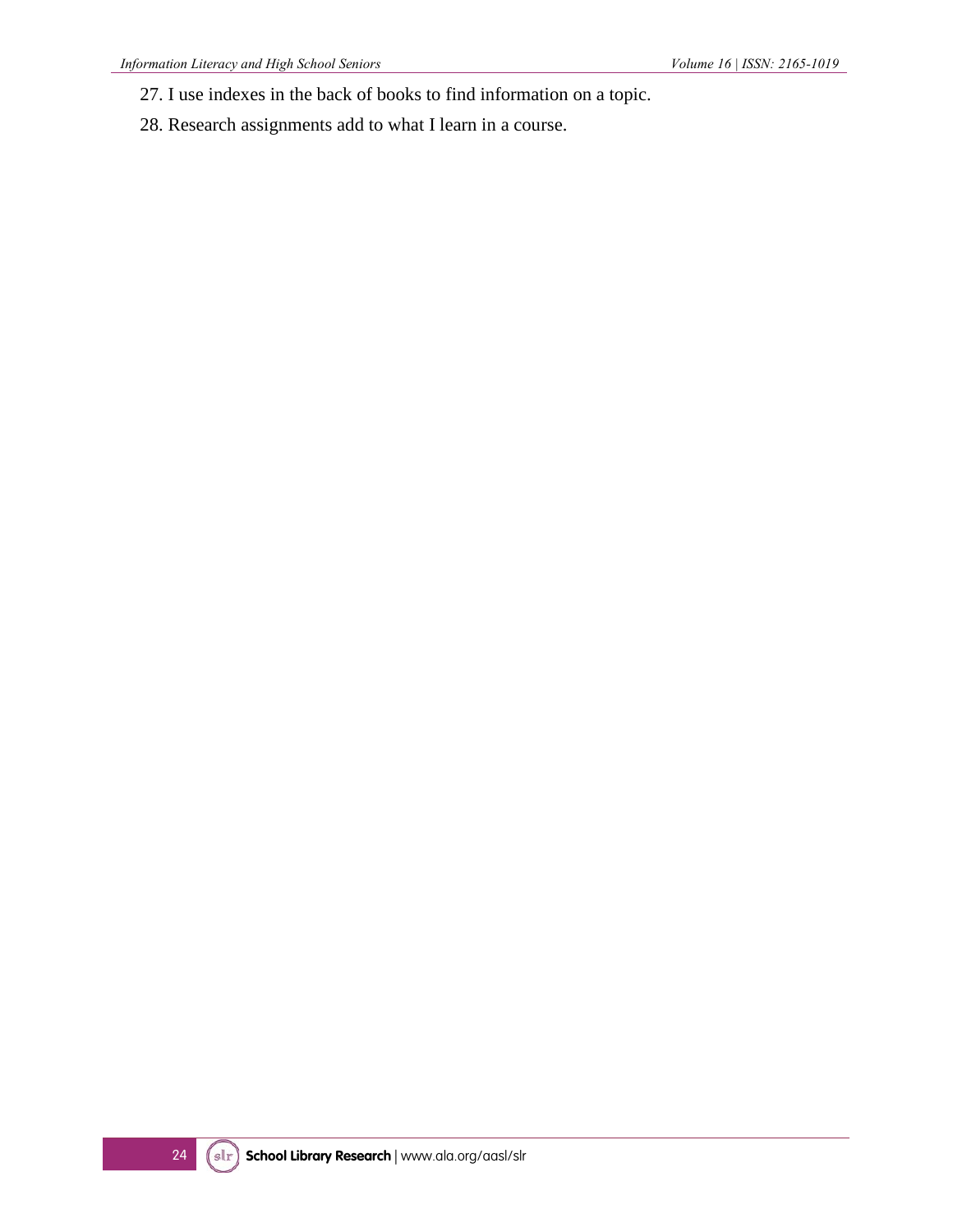## **Appendix B**

### **Interview Questions**

- 1. How do you define information literacy?
- 2. When you need to find information, what do you typically do first? Where do you look for information? Who do you ask?
- 3. How do you evaluate information you find to determine if it is relevant and accurate?
- 4. How do you decide when you have enough information for a specific task or project?
- 5. What types of things have you learned during high school that have helped you know how to look for and use information?
- 6. What do you think you have gotten better at during high school in terms of finding and using information for research projects?
- 7. What is the most difficult part of the research process for you?
- 8. What process do you use to identify keywords or search terms when you are looking for information?
- 9. At what points in the research process would feedback or assessment be most beneficial to you?
- 10. As you are finishing high school, what do you wish you were better at in regards to being able to find, evaluate, and use information?
- 11. How comfortable are you that you know the correct way to cite resources that you use in research projects?
- 12. What feelings do you experience as you go through the research process for a project such as Capstone?
- 13. What suggestions do you have for school librarians in helping students gain information literacy skills?

### **Cite This Article**

Kovalik, Cindy; Yutzey, Susan; and Piazza, Laura. 2013. "Information Literacy and High School Seniors: Perceptions of the Research Process." American Association of School Librarians. <**http://www.ala.org/aasl/slr/volume16/kovalik-yutzey-piazza>**



**School Library Research** (ISSN: *2165-1019*) *is an official journal of the American Association of School Librarians*. It is the successor to *School Library Media Quarterly Online and School Library Media Research. The purpose of School Library Research is to promote and publish high quality original research concerning the management, implementation, and evaluation of school library media programs. The*